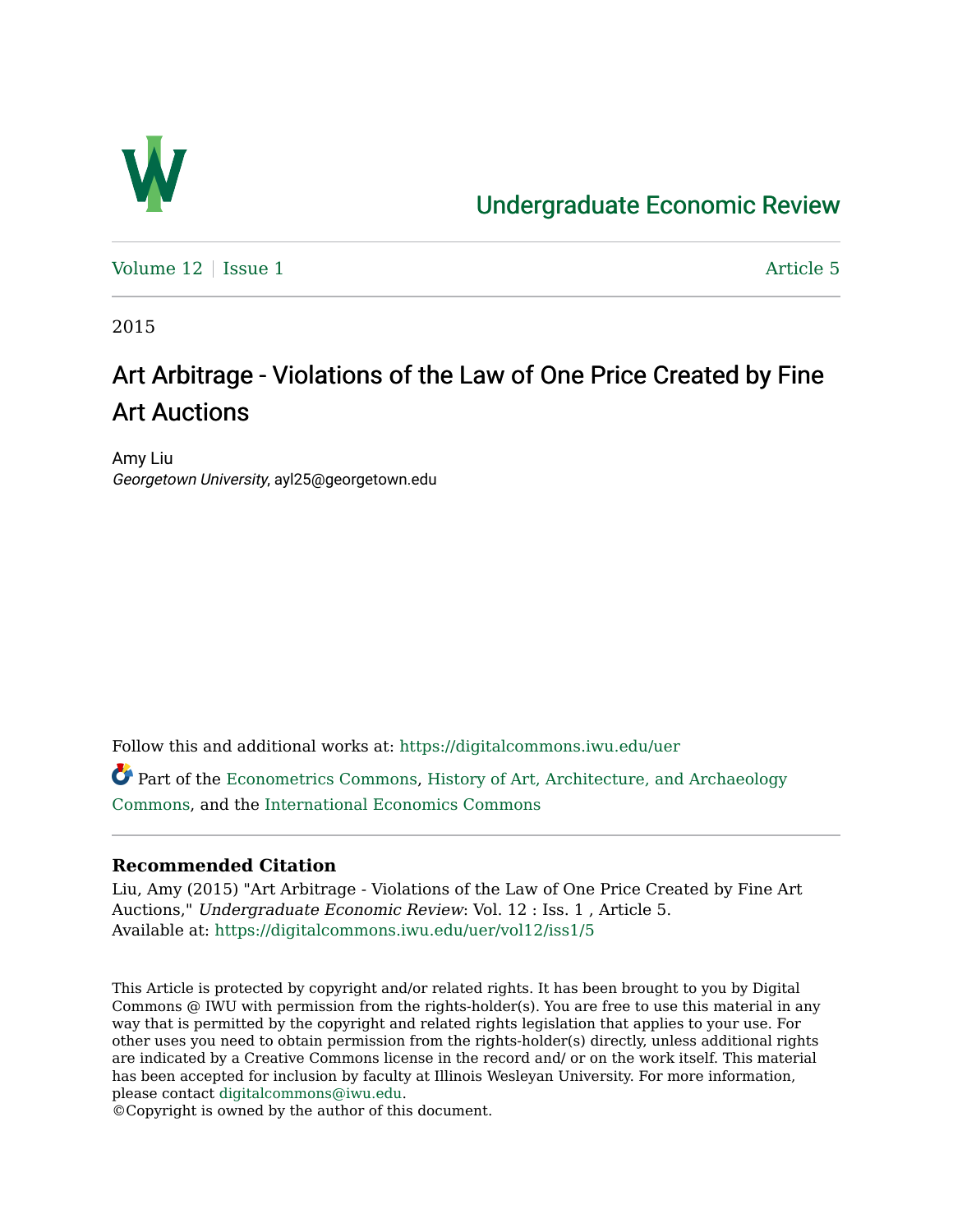# Art Arbitrage - Violations of the Law of One Price Created by Fine Art Auctions

### **Abstract**

Although fine art is becoming increasingly popular as investment, its price determination is relatively opaque. This paper expands upon the work of Pesando (1993) and Pesando and Shum (2007) concerning the law of one price in the art auction industry. By examining the sale history of silkscreen prints from Andy Warhol's 1970 series Flowers, this paper controls for the physical characteristics of particular artwork and seeks to determine the likelihood of sale and price differentials created by specific auction environments. This paper further examines the extent to which auction houses take into account these auction environments when setting presale price estimates, as well as how correlated these estimates are to the final realized price of a work. The results suggest that significant factors impacting likelihood of sale and final realized price for a work include the average price of the total sale it was included in—indicative of spillover effects from other works in the sale. The results also suggest that on some level, auction houses set presale estimates strategically, based on factors aside from market trends and the inherent quality and condition of the work. Larger, more established houses are likely more strategic at setting estimates—valuing lower to increase the probability of sale.

### Keywords

Auctions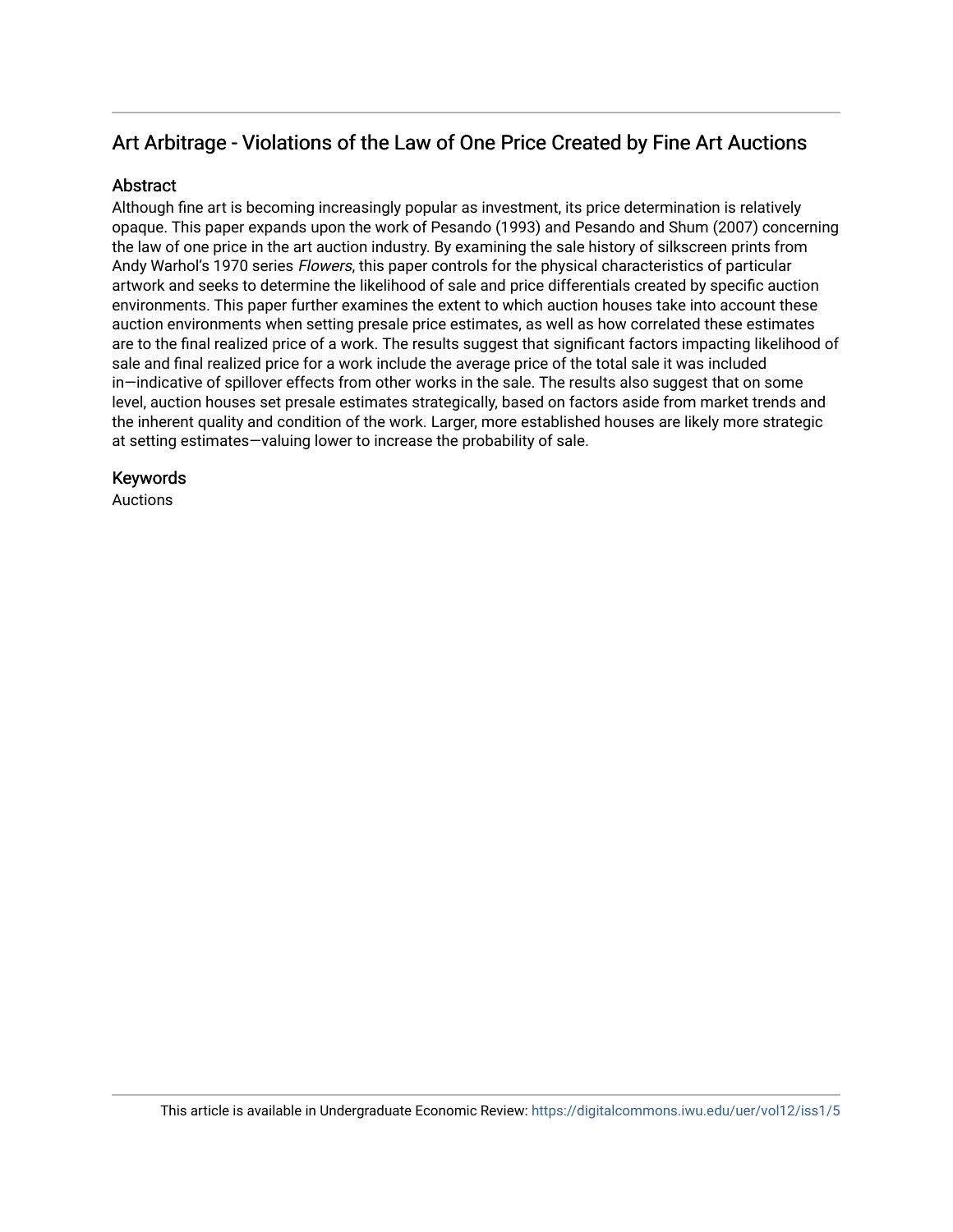### **I. Introduction**

In May of 1998, *Orange Marilyn*, one in a series of five almost identical prints by pop artist Andy Warhol sold for a record \$17.3 million at auction at Sotheby's New York. Not only was this price four times the record for a Warhol piece at the time, but also more than three times the price of a slightly different *Orange Marilyn* available for sale at the same time through a private dealer. Only a few days after the sale, a slightly smaller *Orange Marilyn* sold for \$3 million.<sup>1</sup> These disparate prices seem to be in blatant violation of the law of one price, which assumes that in the absence of transaction costs or regulatory barriers, no price differences should exist for identical goods. $^{2}$ 

 The private dealer market is inherently obscure, with very little information publicly available—making generalizations within the private sales market, and between the private sales and auction market almost impossible. Yet within the sensational and extravagant world of fine art auctions, similar examples of price dispersion abound. This paper seeks to study the effects of the auction environment in which works are sold on their likelihood of sale and final realized price. Unique physical characteristics of works will be controlled for by restricting the sample to silkscreen prints, which will be assumed to be identical.<sup>3</sup> This paper also seeks to examine the extent to which auction houses take into account the auction environments they create when setting presale price estimates, and how accurate these estimates are at predicting realized prices.

<sup>&</sup>lt;sup>1</sup> Thompson, Donald N. *The \$ 12 Million Stuffed Shark: The Curious Economics of Contemporary Art and Auction Houses*. New York: Palgrave Macmillan, 2008. Print.

 $2^2$  The range of transactions costs that could occur in the art market, such as different taxing schemes or the costs of international shipping, is quite small and hence is assumed to have minimal effect on buyer behavior. All final realized prices mentioned in this paper are exclusive of taxes or shipping costs.

 $3$  Screen printing is a technique in which a desired image is transferred from a stencil onto a medium, such as paper, canvas, or wood.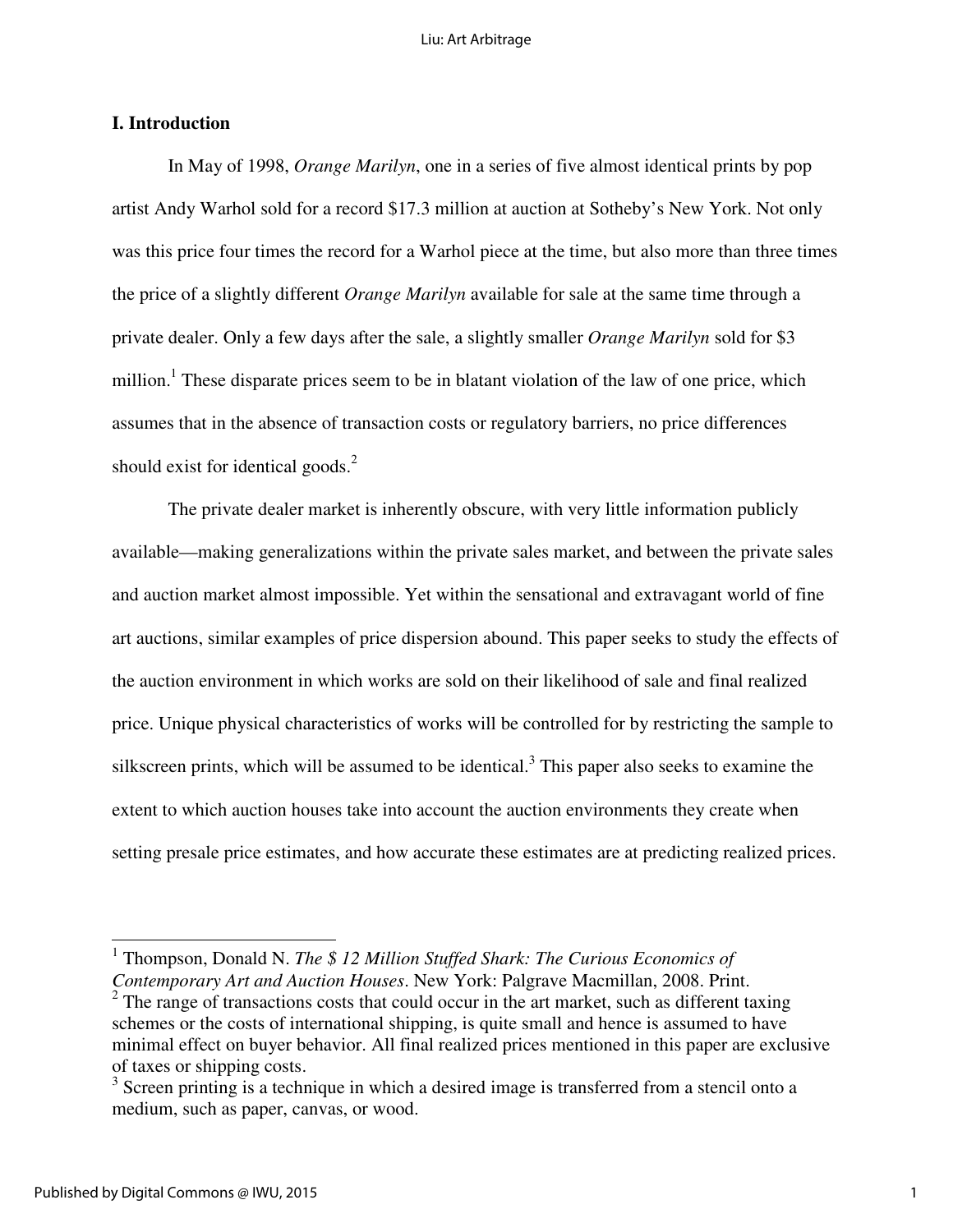Ultimately, it is hoped that these findings will have implications for the strategic choices made by both buyers and sellers of art, including those who seek art as an investment asset.

 This paper will proceed as follows: Section II provides a general overview of the fine art auction market and the mechanics of auctions. Section III reviews relevant literature on fine art as investment, auctions, and the fine art auction market more specifically. Section IV describes the sample of prints chosen, the dataset collected, and the variables examined. Section V explains the empirical methodology utilized, while Section VI highlights econometric results. Section VII examines potential sources of error, and finally Section VIII provides concluding remarks and areas for further study.

### **II. Overview of Art Auctions**

#### **The Market**

The fine art auction market is considered by most to be a duopoly. The oldest and most prominent auction houses are Sotheby's, founded in 1744, and Christie's, founded in 1766. Together, the two houses control almost 90% of the global secondary art market today.<sup>45</sup> In a tier below exist Phillips and Bonhams, both globally reaching auction houses, yet considered clearly secondary to Christie's and Sotheby's. These medium auction houses hold about 5% and 1% of the market respectively today.<sup>6</sup> In recent years, these two houses have been increasingly steering away from direct competition with Christie's and Sotheby's and instead seeking out niche

<u>.</u>

<sup>&</sup>lt;sup>4</sup> The secondary market is comprised of works that are resold, whereas the primary market is comprised of works that are sold directly from the artist.

<sup>&</sup>lt;sup>5</sup> McAndrew, Clare. TEFAF Art Market Report 2015: The Global Art Market, With a Focus on the U.S. and China. Rep. Maastricht: European Fine Art Foundation, 2015. Print.  $<sup>6</sup>$  Ibid.</sup>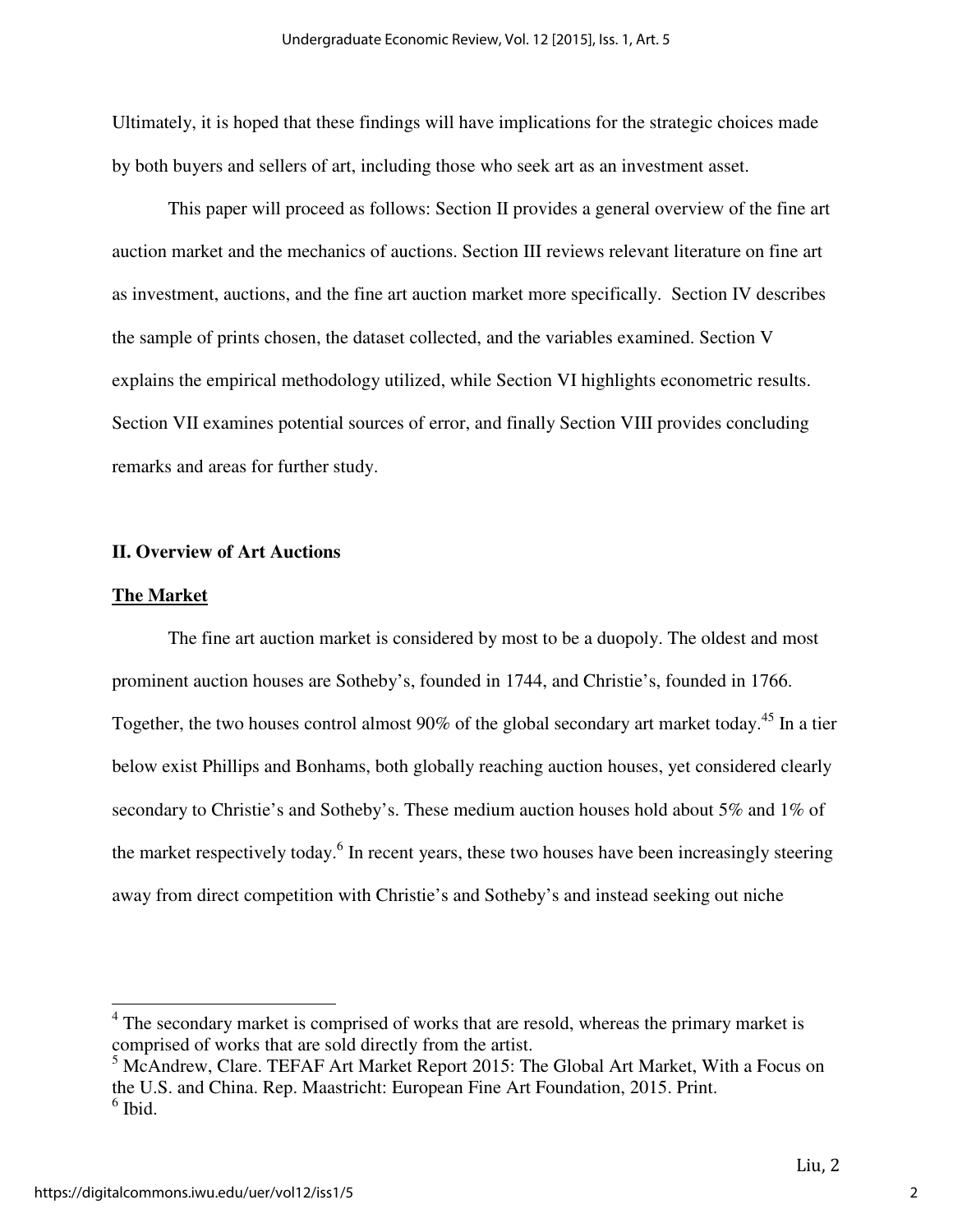markets—such as ultra-contemporary art.<sup>7</sup> Finally, numerous small regional and local auction houses exist, each controlling less than 1% of the market.

 The traditional large art auction markets are New York, London, and Paris. In the last decade, emerging markets, particularly in Asia, have rapidly become important art markets as their population of ultra high net worth individuals increases. China, in 2014, was tied with the United Kingdom as the second largest art market in the world by value, with 22% of the market—while the United States was the largest with 39% of the market. In 2011, China even briefly overtook the United States as the world's largest art market.<sup>8</sup> The most important and prestigious sales, largely held by the major auction houses, occur in the spring and fall months, whereas major art fairs occur in winter and summer months.

### **Auction Mechanics**

Individuals and institutions with works they wish to sell approach, or in some cases such as after the death of a famous or prolific collector—are approached by an auction house or auction houses. Negotiations over auction aspects as well as commission charged to the seller occur, and the seller agrees to sell through a specific auction house. Auction houses earn their revenue by charging commissions to both sellers and buyers of work. The seller's commission is negotiated on a case-by-case basis, and is usually quoted as a percentage of the hammer price, as the winning bid at auction is known. In some cases, such as with famous works or collections that have the potential of producing great media attention and attracting high profile and high net worth bidders, the seller's commission is waved and the auction house may even guarantee a

 7 Thompson, Donald N.

<sup>8</sup> Ibid.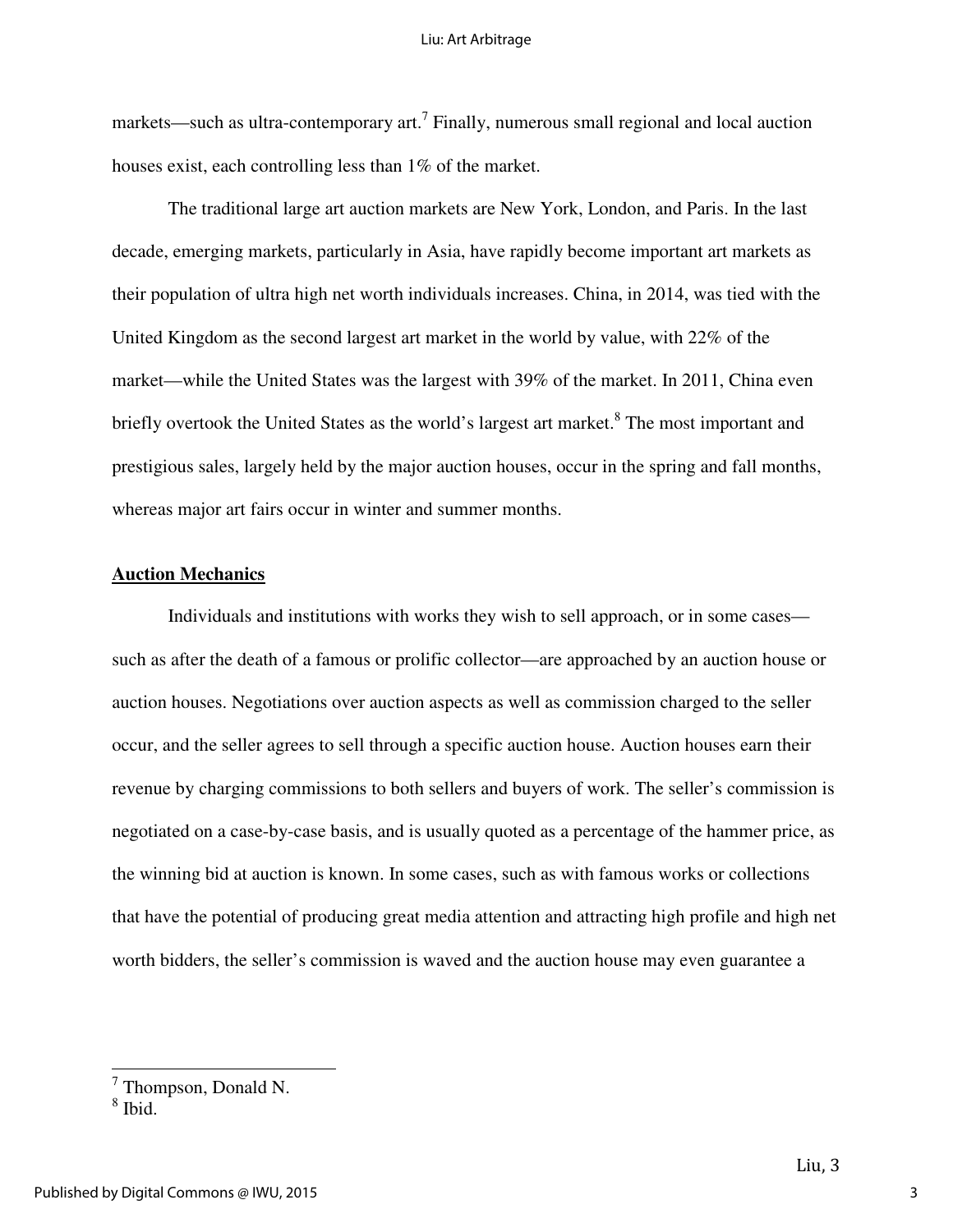minimum sale price.<sup>9</sup> Auction houses set fixed buyer's premiums on a sliding scale for every work sold by the house in a particular market. For example, at Christie's New York in 2014, buyer's paid a 25% premium on the first \$100,000 of the hammer price, 20% on the amount from \$100,001 to \$2,000,000, and 12% on the amount above \$2,000,000. Buyer's premiums are similar across auction houses, and have fluctuated since their introduction in  $1975$ .<sup>10</sup>

Prior to 1995, Christie's and Sotheby's engaged in fierce competition for consignments through negotiating favorable seller's commissions, offering price guarantees, and other methods. This competition suddenly ended in 1995 when both houses announced fixed, nonnegotiable sliding-scale commissions. In 2000, an antitrust investigation revealed a price fixing scandal between executives of Christie's and Sotheby's. The two firms were accused of colluding to raise seller's commissions and stealing more than \$400 million between 1993 and 1999.<sup>11</sup> In September 2001, Christie's and Sotheby's settled a class-action civil suit, agreeing to each pay a total of \$256 million that could be claimed by anyone who had bought or sold from the houses since 1993. Alfred Taubman, Sotheby's Chairman of the Board at the time, served 10 months in prison in 2002.<sup>12</sup> Since the conclusion of the price-fixing scheme, this paper assumes that auction houses fairly compete for consignments.

Before an auction, auction houses publish glossy, visually appealing pre-sale catalogues detailing information on the works up for sale. This includes photographic reproduction of the work, its title, artist, year of creation, medium, size, and provenance—or prior ownership and sale history. In addition, auction houses publish both a low and high price estimate for the

<sup>9</sup> Ibid.

<sup>10</sup> Horowitz, Noah. Art of the Deal: Contemporary Art in a Global Financial Market. Princeton, NJ: Princeton UP, 2011. Print.

<sup>11</sup> "Ex-Sotheby's Boss Convicted." *CNN*. Cable News Network, 5 Dec. 2001. Web. 31 Jan. 2014. <sup>12</sup> "Christie's and Sotheby's: What an Art." *The Economist*. The Economist Newspaper, 05 Aug. 2004. Web. 31 Jan. 2014.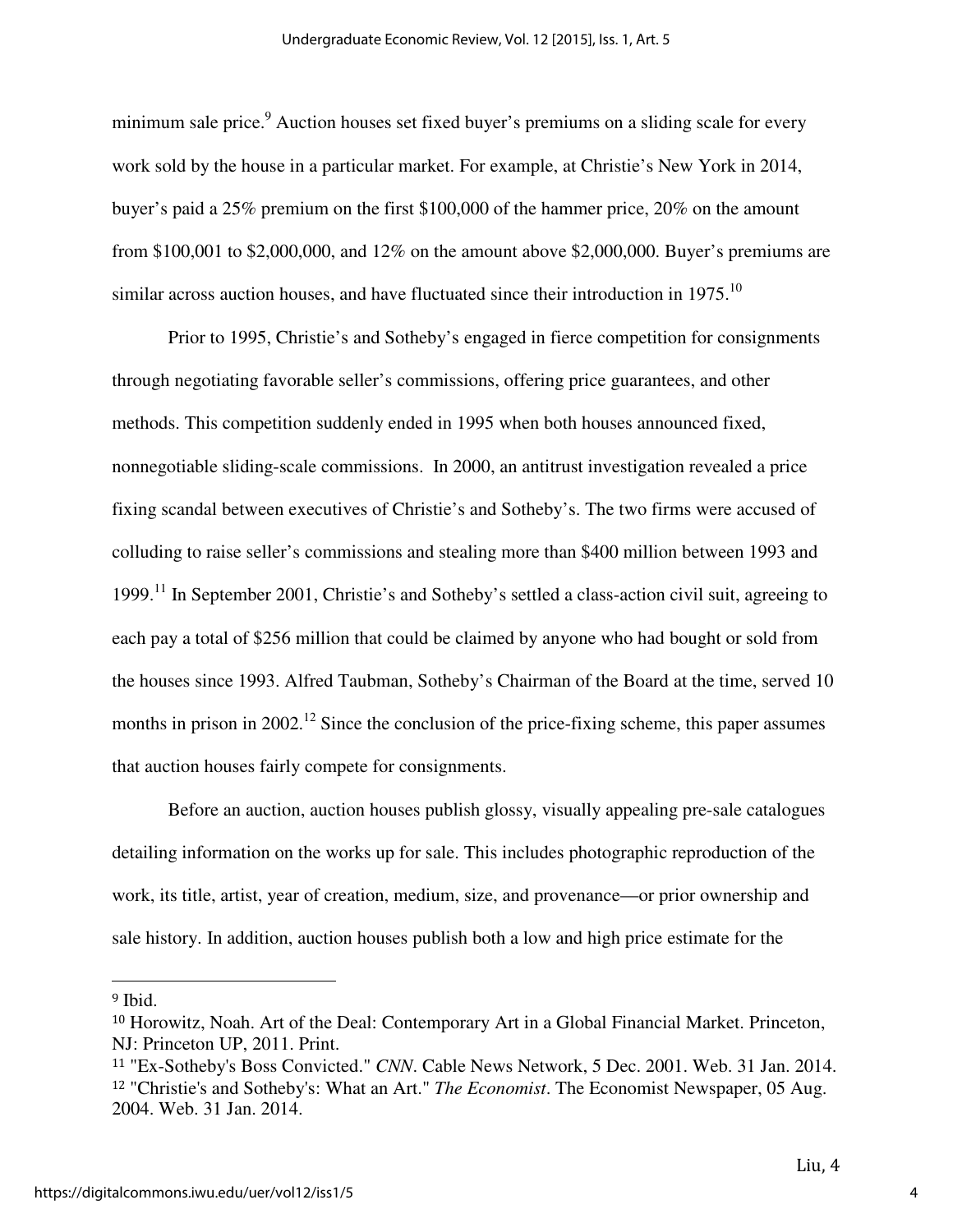#### Liu: Art Arbitrage

hammer price of the work. Auction estimates are purported by auction houses to reflect "rarity, condition, quality and provenance" and are "based on prices recently paid at auction for comparable property."<sup>13</sup> Works are also featured in pre-sale exhibitions, and important, highly sought after works often travel to different markets to be viewed by potential buyers.

Art auctions themselves operate as English auctions—in other words, ascending price auctions. The first work offered for sale is assigned a lot number of 1 and lot numbers ascend until the last work offered in a particular auction. Auctioneers start with low prices and call out increasingly high prices until the work is sold at the hammer price. The final price for each work and the total sale sum published in post-sale results by most auction houses is the final realized price inclusive of the hammer price and the buyer's premiums. All works offered for sale have a undisclosed reserve price, agreed upon by the seller and the auction house. If bidding does not reach the reserve price, the work will go unsold and is referred to as "bought in." Although reserve prices are never revealed, research shows that reserve prices are around 70% of the low estimate quoted by the auction house.<sup>14</sup> Auction houses are eager to conceal items that have failed to sell at auction. Beginning with legislation enacted in the early 1980s in New York, auction houses have been obliged to announce during the auction whether a sale has occurred.<sup>15</sup> However, information on sales is still difficult to garner from published post-sale auction results, as will be discussed in further detail in Section IV.

<sup>13</sup> "Guide to Buying & Bidding." Christie's, n.d. Web.

<sup>&</sup>lt;sup>14</sup> Ashenfelter, Orley, and Kathryn Graddy. "Sale Rates and Price Movements in Art Auctions." *American Economic Review* 101.3 (2011): 212-16. Web.

<sup>&</sup>lt;sup>15</sup> Ashenfelter, Orley, and Kathryn Graddy. "Auctions and the Price of Art." Journal of Economic Literature 41.3 (2003): 763-86. Web.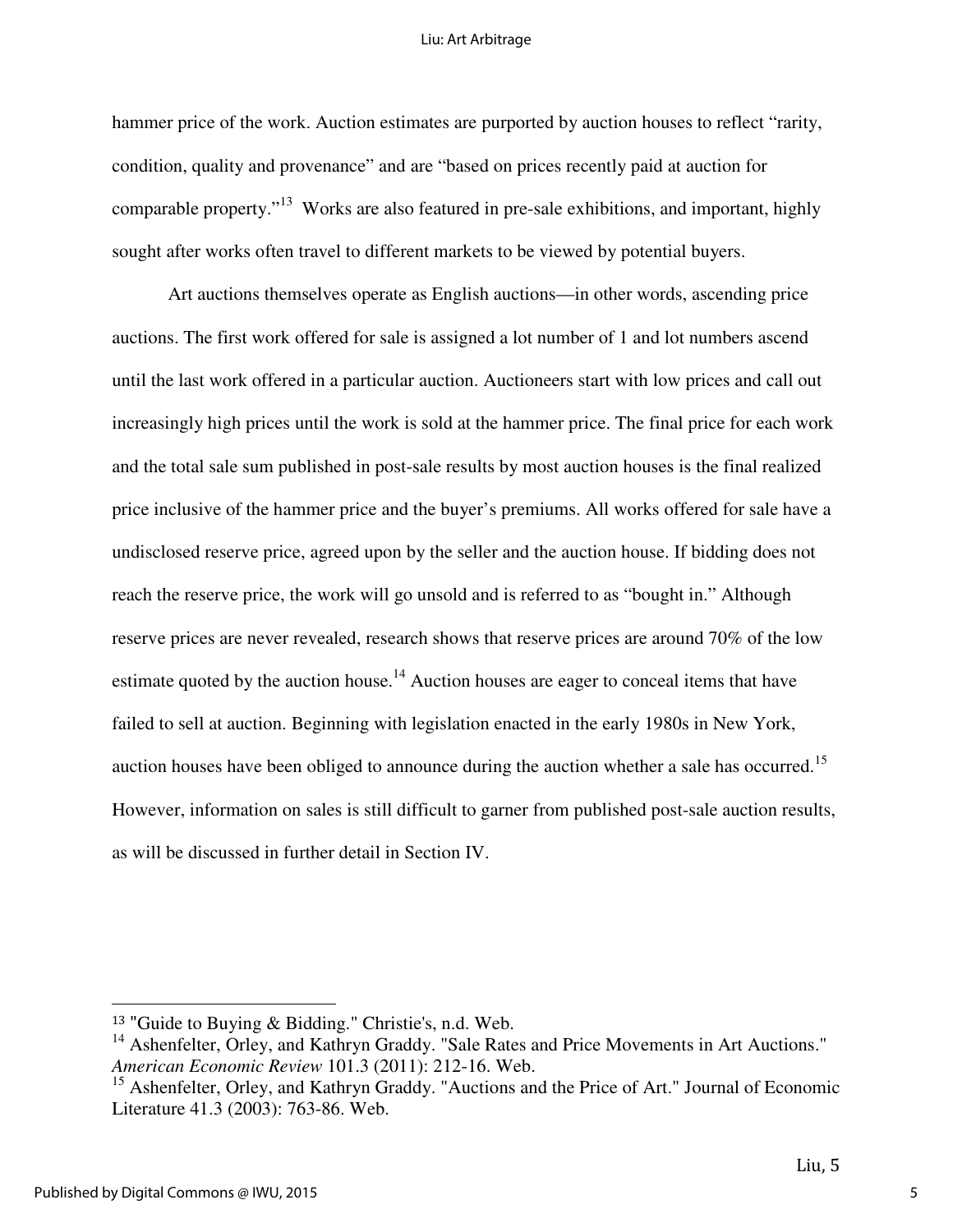### **III. Literature Review**

 Ashenfelter and Graddy (2003) provide a thorough overview of the mechanics of art auctions and the business of auction houses, as well as a survey of the economic research done on the field. Unsurprisingly, much of the literature on the market is focused on the returns of art purchased as investment.

### **Price Indices**

 The most common research models for assessing art price and price indices have been hedonic and repeat-sale models, which are used extensively in real estate valuation. Both models assume that the price of a given work at auction at a given time is the aggregate of a fixed component of price that reflects the unique quality of the work, an index of aggregate price movements, and an error term.<sup>16</sup> While the hedonic model assumes the fixed component is determined by a number of hedonic variables, the repeat-sale model controls for these variables explicitly by only analyzing works that were resold during the given time period at the expense of discarding data for works that did not resell. Although the hedonic model allows for the use of all of the data in a certain time period, it assumes that a small set of variables captures much of the variability in price, and the characteristics of works sold does not vary greatly over time. An example of some of the work done with these models include Chanel et al. (1996), which uses a sample of paintings from 1855-1969 and find real returns of 4.9% and 5.0% from the hedonic and repeat-sales methods respectively. Mei and Moses (2001) use a sample of American, Impressionist, and Old Masters works from 1875-2000 and find real returns of 4.9% from the repeat-sales methods. Higgs and Worthington (2005) take a closer look at the Australian art market from 1973-2003, and find returns of 7% using the hedonic model. Closer examination of

<u>.</u>

 $16$  Ibid.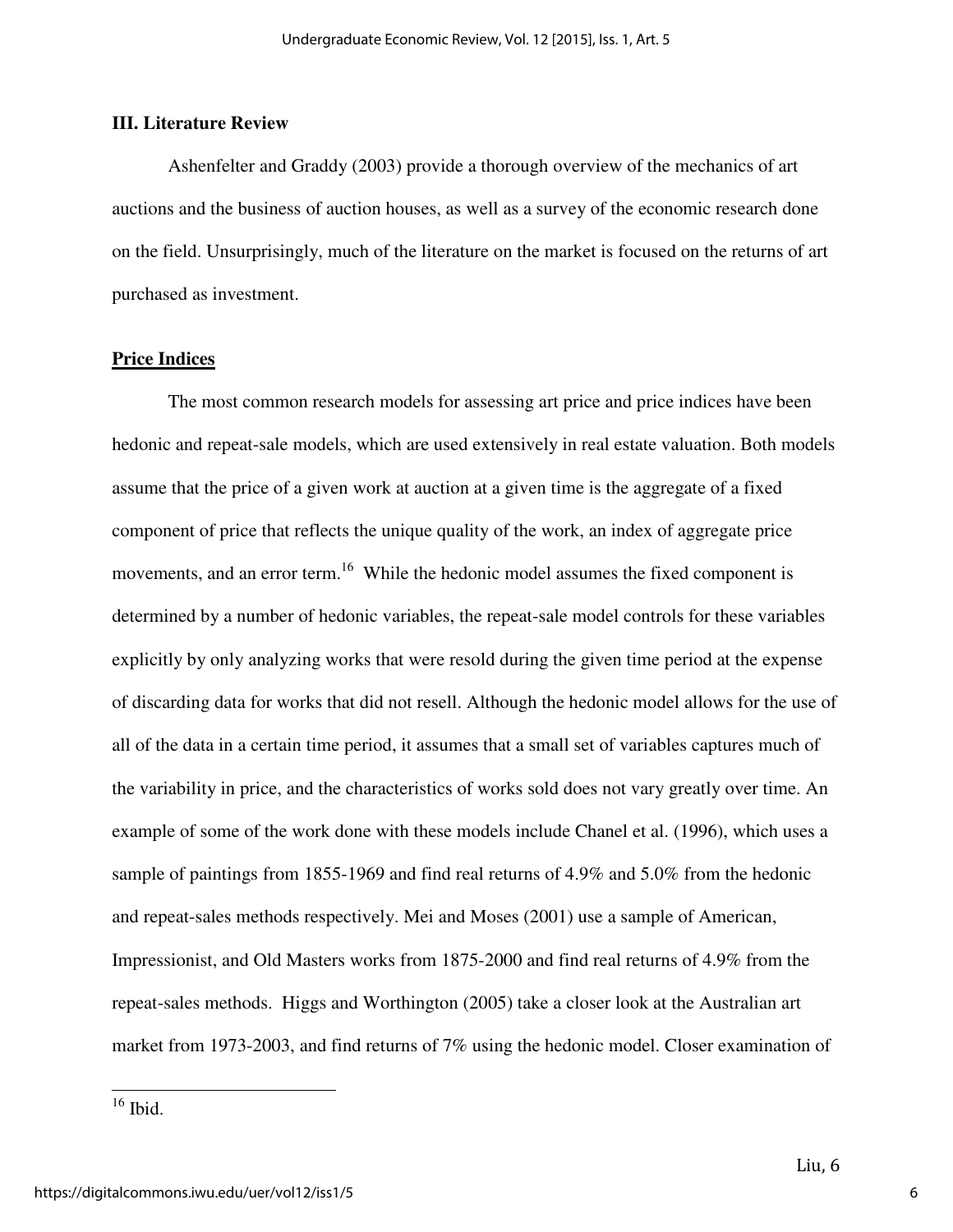#### Liu: Art Arbitrage

their hedonic characteristics also lead them to conclude that prices are higher for works painted by certain artists and deceased artists, executed in oil or acrylic, or auctioned at Sotheby's and Christie's. While many, such as Goetzmann (1993) and Korteweg, Kraussl, and Verwijmeren (2013), have used CAPM models to conclude that the returns on fine art are less than those on traditional long-term investments given the market's riskiness, I hope my research will be able to provide clarity on strategic decisions that command higher prices at auction, and ultimately have implications for the choices made by both buyers and sellers of fine art with the goal of maximizing investment potential.

### **Law of One Price**

 The bulk of this research builds upon the existing literature on violations of the law of one price in the art auction industry done by Pesando (1993) and Pesando and Shum (2007). Pesando and Shum (2007), revisiting the results of Pesando (1993), test the law of one price using realized prices for all Picasso prints, as well as the 100 prints that make up Picasso's Vollard Suite, sold at auction worldwide between 1977-2004. To compare sales at Christie's with those at Sotheby's, and sales in the U.S. with those in Europe, they identify pairs of identical prints sold within a 30 day window and calculate the percentage of prices realized in the first auction house or market that are higher than those in the second, the mean difference in price divided by the mean price, and the mean absolute price difference divided by the mean price. They find that during the period 1977-1992, prices are 9% less on average at Christie's than at Sotheby's, significant at a 5% level. During the period 1993-2004, prices were 12% higher on average at Christie's than Sotheby's, significant at a 5% level. For the entire sample period, prices were higher in U.S. markets than Europe. Mei and Moses (2002) test these results

7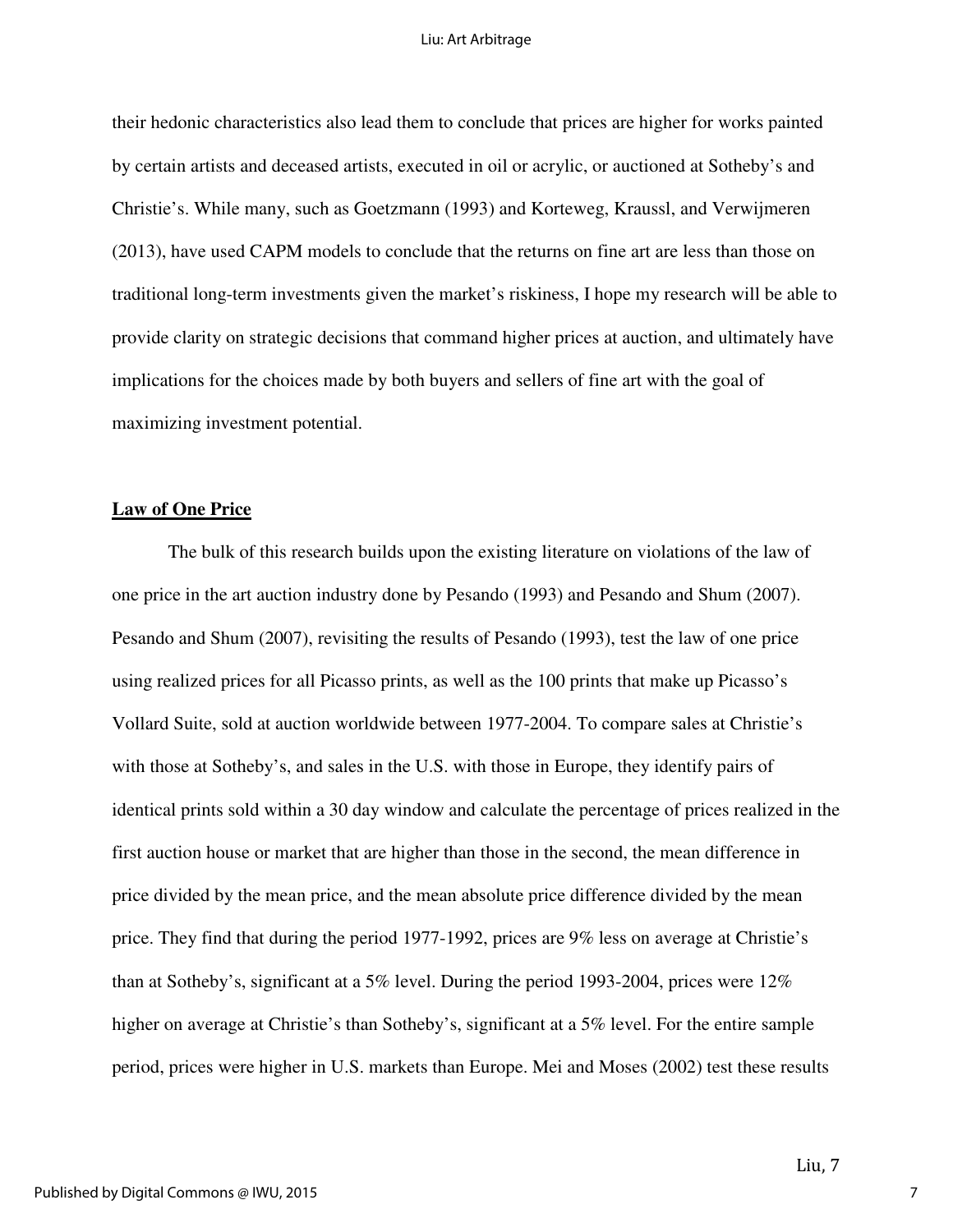using repeat-sales data and find mixed evidence of price differences between the two auction houses.

 My research will expand upon Pesando's findings of these violations by focusing further on specific aspects of the auction experience, such as the declining price anomaly explored by Beggs and Graddy (1997) and other variables detailed in Section IV.

### **Declining Price Anomaly**

 While previous work on price had attributed fixed effects to inherent characteristics of the work, such as artist, canvas size, and medium, Beggs and Graddy (1997) is the first to analyze the effects of the structure of the art auction by empirically testing the declining price anomaly. The declining price anomaly occurs when identical items sold sequentially at auction follow a declining pattern of realized prices. They examine the order of lots at auction in relation to the final hammer price for a sample of Contemporary art and a sample of Impressionist and Modern Art. Their theoretical model shows that ordering a sale from highest to lowest value is an optimal strategy for an auction house. The results of their empirical analysis show that both estimates and price realized relative to the average auction estimate is less for items that appear later in auctions. This declining price anomaly has also been observed by Ashenfelter (1989) and McAfee and Vincent (1993) in wine auctions and Ashenfelter and Genesove (1992) in condominiums sold in real estate auctions. My research will test for the declining price anomaly by examining lot placement as a hedonic characteristic of price.

#### **Auction Estimates**

 A number of papers have researched the accuracy of auction estimates and have reached divided conclusions. Theoretical literature, such as that of Milgrom and Weber (1982a) show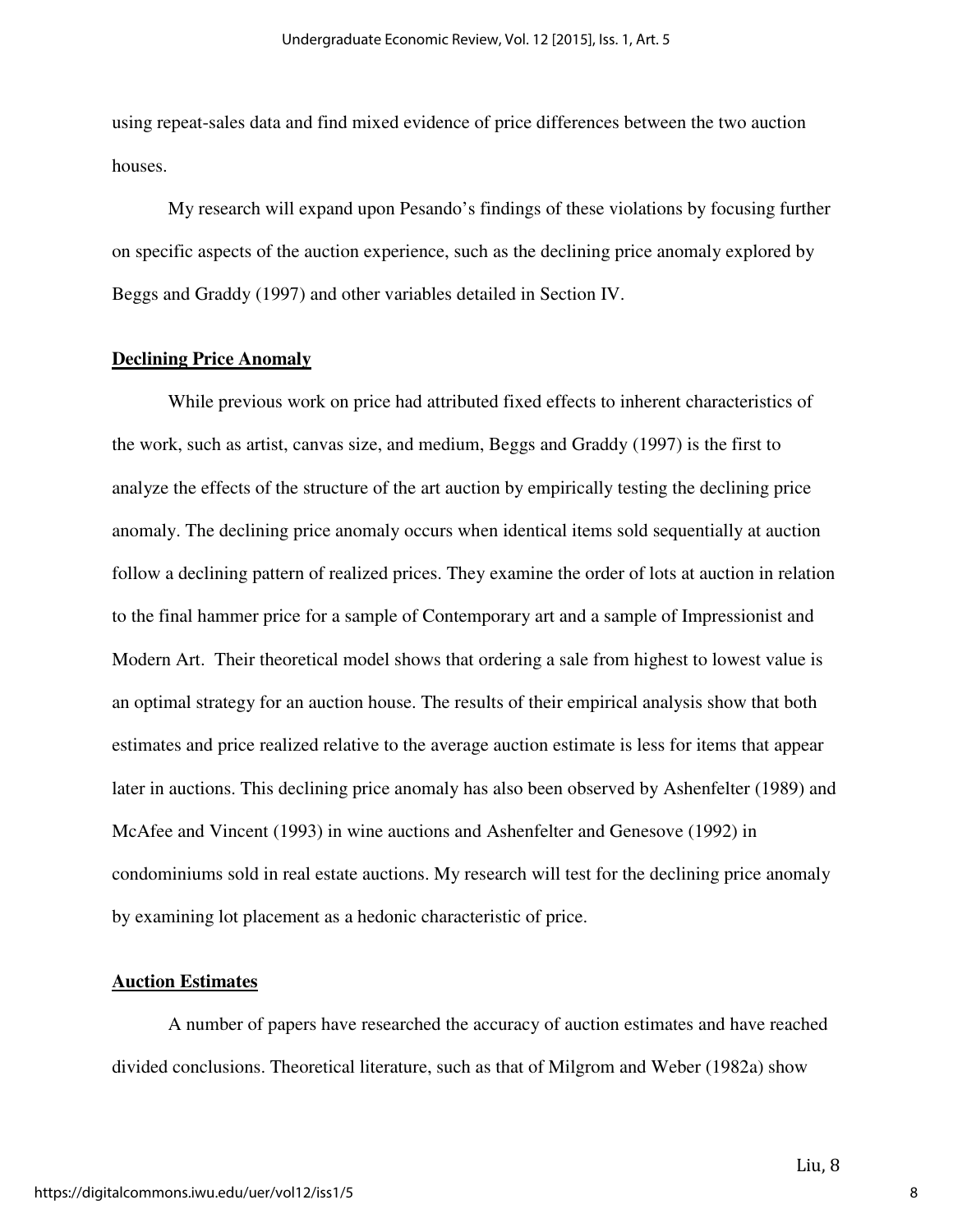#### Liu: Art Arbitrage

that the best policy for auction houses is to provide accurate estimates based on the value of the work. Ashenfelter (1989) and Abowd and Ashefelter (1988) find that auction houses are truthful, and that the average of the high and low estimate is highly correlated with the final realized price. However, others, such as Bauwens and Ginsburgh (2000) and Beggs and Grady (1997) find systematic over and under estimations. Bauwens and Ginsburgh (2000) also conclude that experts do not fully take into account all of the information contained within the auction catalogue, implying that prediction bias could be ameliorated with better use of the hedonic characteristics published in the catalogues.

A possible explanation is that auction experts are inefficient at using all available information and make systematic errors. Anecdotal evidence provided by the trials in the Christie's and Sotheby's price-fixing scandal suggests another possible explanation—strategic manipulation of estimates to impact realized prices.<sup>17</sup> While executives of the auction houses denied involving valuation experts in price-fixing activities, Mei and Moses (2002) find that both Sotheby's and Christie's have a persistent upward bias in their estimates for the purpose of increasing realized prices. This paper seeks to test the correlation between presale estimates and final realized prices, as well as the possibility that auction house experts strategically set estimates by taking into account the variables detailed in Section IV.

#### **IV. Explanation of Dataset and Variables**

The sample used in this study is comprised of the sale history of Andy Warhol's 1970 print series *Flowers,* featured on the title page of this paper*.* This specific series was chosen for a number of reasons. Warhol's work focused on themes of commercialism and mass production,

<sup>17</sup> Ibid.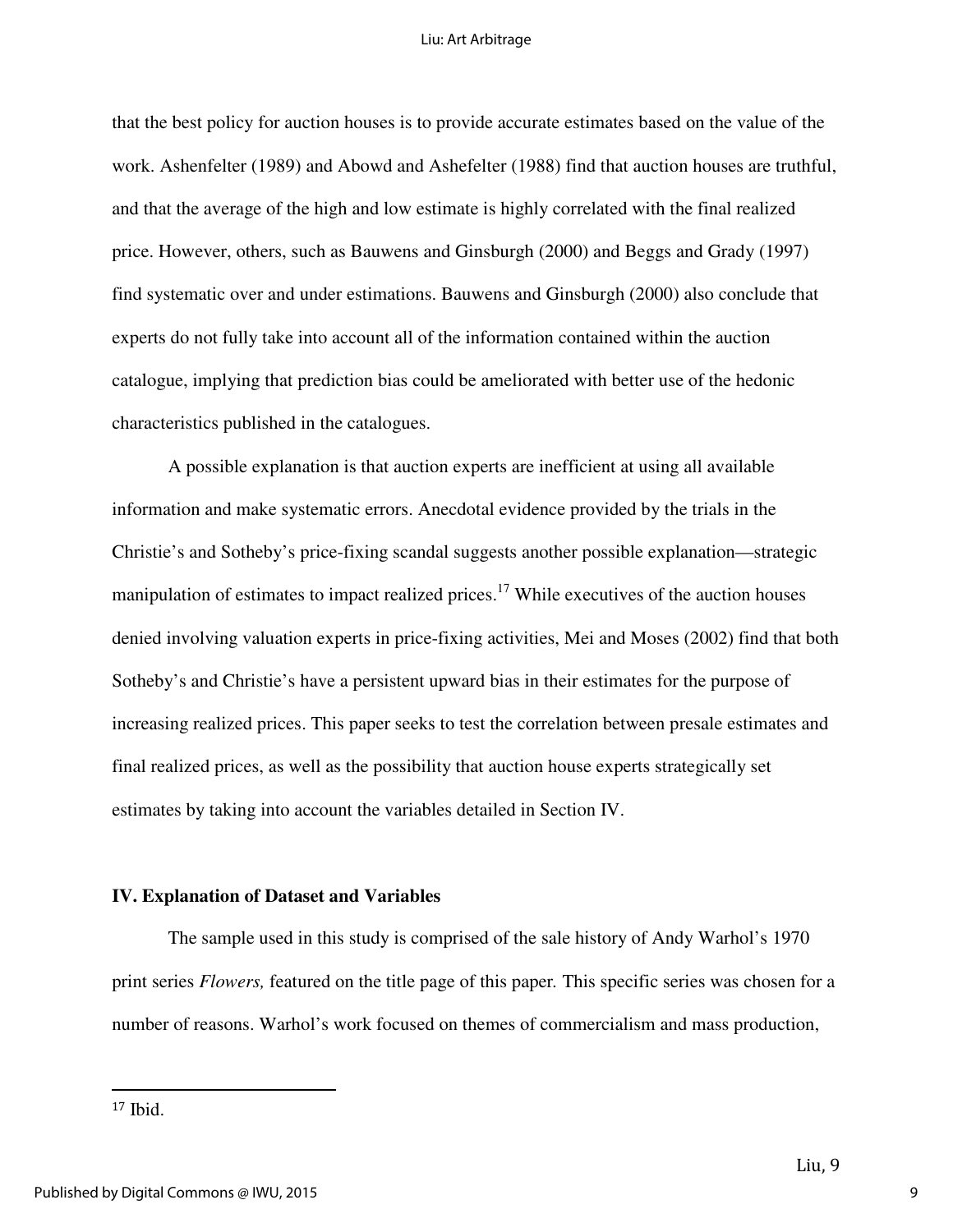and hence his studio, which he dubbed his "factory," was prolific at producing prints for mass distribution and sale, just like the everyday objects they often represented. As a result, there exist many prints to examine. Research on art market trends also considers the market for Warhol works an indicator for the Post-War and Contemporary art market as a whole. Since 2002, Warhol has consistently been among the top three most traded artists by value.<sup>18</sup> As seen in Chart 1, market movements for Warhol's work closely mirrors that of the top 25 Impressionist, Modern, and Contemporary artists.

Furthermore, unlike the Old Masters prints, where the quality and coloration of each print is highly important for its valuation and its price on the market, Warhol's focus on mass production leaves us with prints that are meant to be as identical in quality and price as possible.<sup>19</sup> Although the *Flowers* prints come in ten different color variations, their depiction of a rather uncontroversial subject also serves to stabilize their price against collectors who may be passionate about certain celebrities or events.

 In total, Warhol's studio produced 250 editions of each of the ten color variations, as well as 26 artist's proofs.<sup>20</sup> A dataset on their sales was manually constructed using price data contained in ArtNet's price database. Information provided by ArtNet includes price, sale date, sale location, auction house, lot number, estimates, and any descriptions of provenance and physical condition of the work. The rest of the variables in the data set were obtained by referencing archived auction catalogues and results published online by auction houses, as well as directly contacting auction houses. The first observation occurs in 1989 and the data set

<sup>&</sup>lt;sup>18</sup> "The Pop Master's Highs and Lows." The Economist. The Economist Newspaper, 28 Nov. 2009. Web.

<sup>&</sup>lt;sup>19</sup> Based on the expert opinion of Professor Alfred Acres from the Georgetown University Department of Art and Art History, who specializes in the history of prints.

<sup>20</sup> Warhol, Andy, and Michael Lobel. *Andy Warhol Flowers*. New York: Eykyn Maclean, 2012. Print.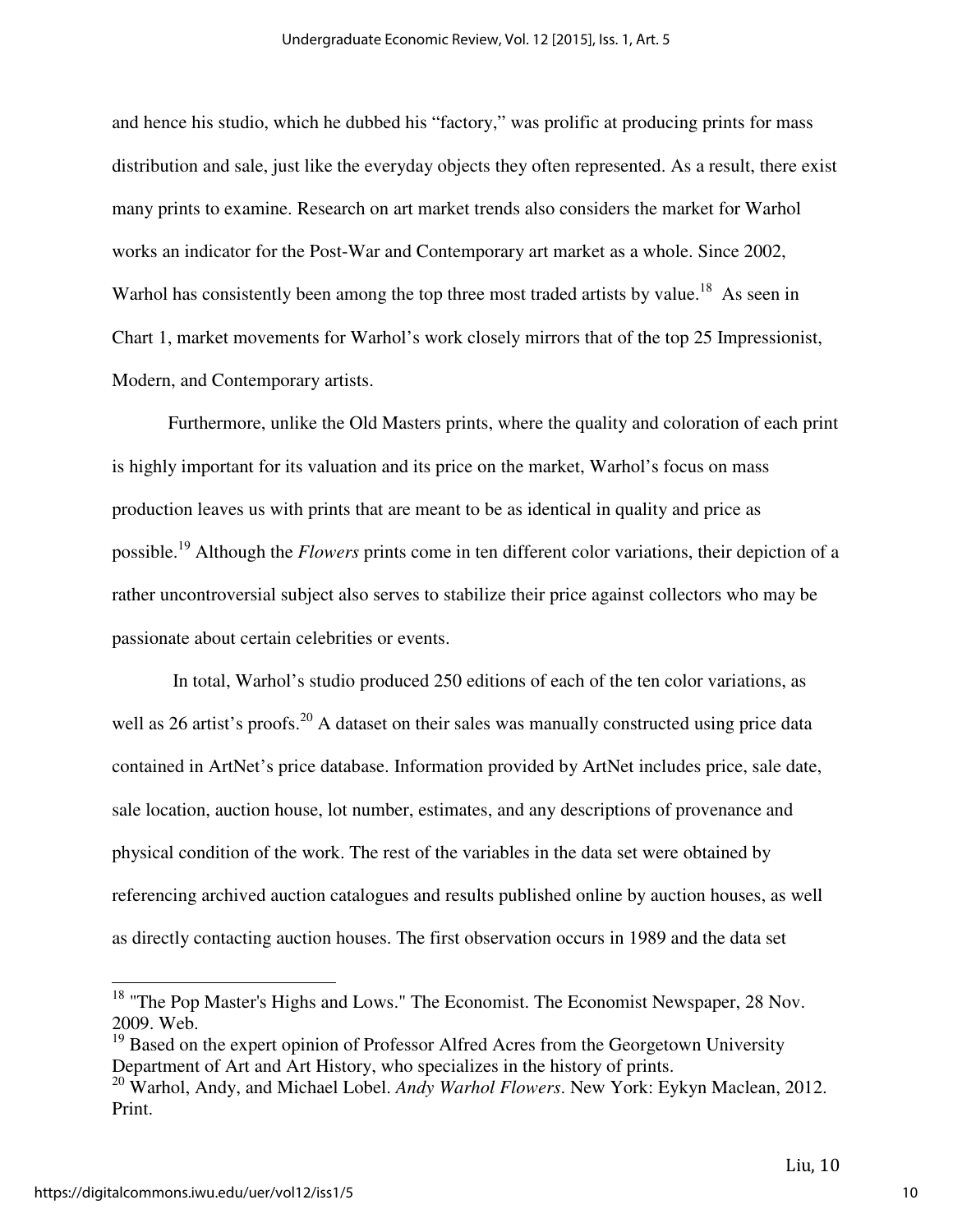#### Liu: Art Arbitrage

extends through the end of 2014 for a total of 212 observations. All prices and estimates have been multiplied by the CPI so that all observations are in 2014 dollars.

A number of variables will be examined both as dependent and independent variables in the equations modeled. Sold is a dummy variable representing whether the work was sold or bought in. The variable PricePremium represents the final realized price of the work, inclusive of the buyer's premium at the time of sale. While the buyer's premium differs by auction house, it is assumed that buyers should take into account buyer's premium and adjust their bids accordingly. Most published estimates by the auction houses do not include buyer's premiums, whereas in most cases, reported final prices of individual works and total sale sums do include buyer's premiums. This serves to inflate auction houses' reporting of their results. For example, houses can report that a certain number of works in a sale sold for higher than their estimates, where the final reported price includes buyer's premiums and the estimates did not.<sup>21</sup> To correct for this, final realized prices are multiplied by one minus the buyer's premium to obtain the variable PriceHammer. The variable AverageEstimate is determined by averaging the low and high estimates provided by the auction house.

 The first hedonic characteristic examined is lot order, in order to test for the declining price anomaly. It is represented by a continuous variable determined by dividing the work's lot number by the total lots offered in a sale. If the declining price anomaly holds, when regressed against realized price, the coefficient of this variable should be negative, as works that come up later in auction should fetch lower prices.

 Another characteristic of auction environments studied is the sale rate of the total sale. The variable for sale rate is a continuous variable determined by dividing the number of lots sold

<sup>21</sup> Rosenbaum, Lee. "Making Sales Look Stronger." Wall Street Journal, 15 Nov. 2008. Web.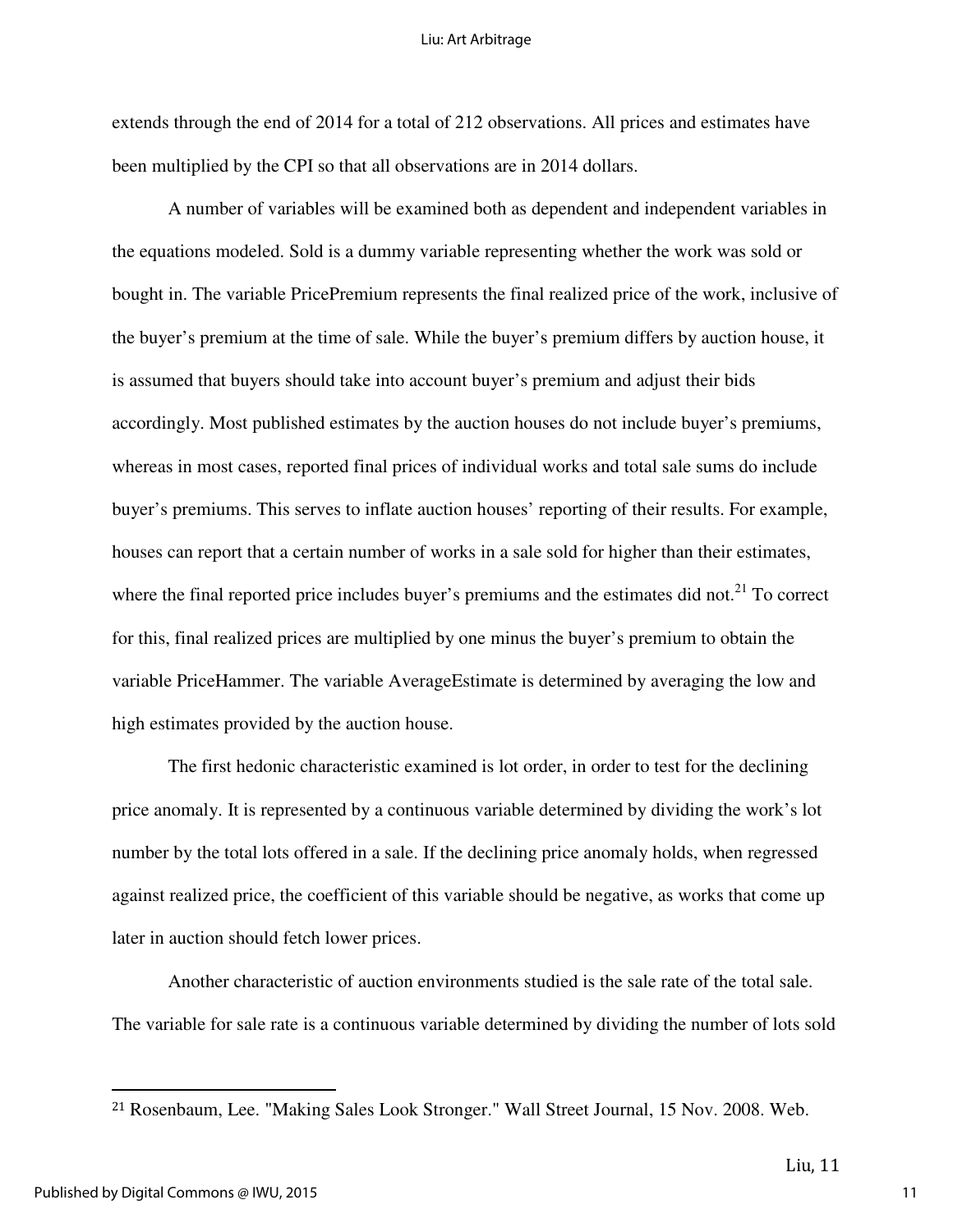by the total number of lots offered for sale. Because information on unsold lots is often omitted from auction house public records, in many cases the total number of lots offered was determined by examining archived auction catalogues and pre-sale press. It is hypothesized that when regressed against likelihood of sale and realized price, the coefficient on this variable should be negative, as having a high number of lots unsold will weaken buyer confidence in the sale.

 Furthermore, it is anticipated that there exist spillover effects from expensive and wellknown works that are included in the sale—as they attract a higher caliber of buyers to bid up the price of all the lots offered. These spillover effects are represented by a variable for the average price of the sale—a continuous variable determined by dividing the total sale sum (net of the *Flowers* print), inclusive of buyer's premium, by the number of lots sold. It is hypothesized that when regressed against likelihood of sale and realized price, the coefficient will be positive.

 A number of dummy variables are introduced to examine fixed effects. A group of dummy variables represent the caliber of auction house, using small auction houses as a reference group. Medium will represent Bonhams and Phillips de Pury, while Major will represent Christie's and Sotheby's. Another group of dummy variables represent the type of sale the work is included in. Using general sales (sales that include fine and decorative arts, as well as sculpture and design) as a reference group, it will include dummies Prints to represent sales of Prints and Multiples, and IMC to represent sales of Impressionist, Modern, or Contemporary art (or combinations of those styles). Dummy variables Emerging and Traditional represent emerging markets (Shanghai, Seoul, Tokyo, Hong Kong) and major traditional art markets (New York, London, Paris), using minor markets as a reference. The dummy variable Evening represents evening sales, using day sales as a reference. It is hypothesized that evening sales will

Liu, 12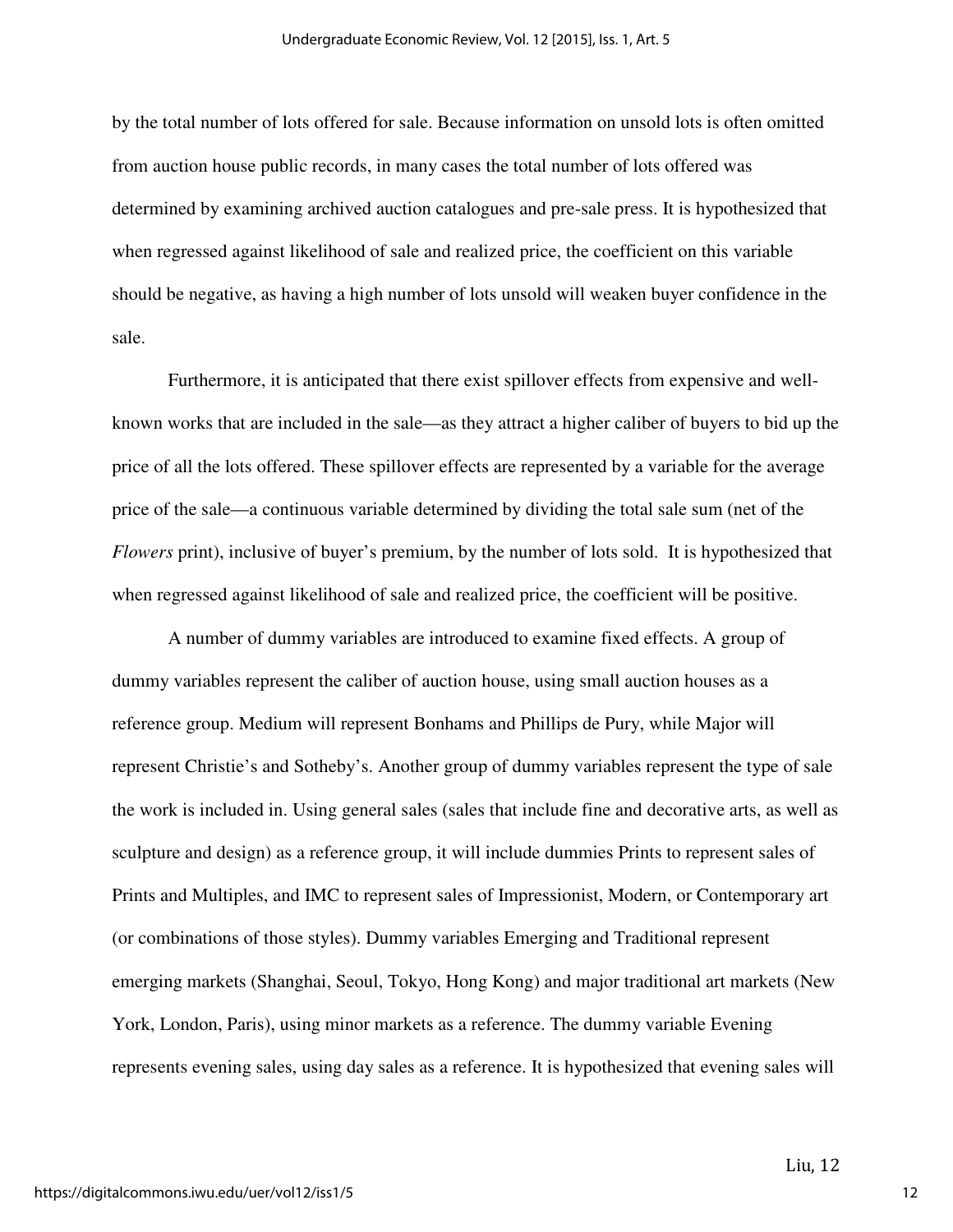have a larger positive effect on price, as evening sales are considered more prestigious events and often require tickets and cocktail or black tie attire. The dummy variable PeakMonth represents spring and fall months, when major auction houses hold their biggest sales, using winter and summer months as a reference. Finally, dummy variables for year are included, using Year 1 (1989) as a reference.

 A variable that was intended for study was the existence of good provenance, such as being owned by a famous collector, celebrity, or museum. In the industry, provenance is widely believed to be a major determining factor of a work's popularity at sale. While provenance is an aspect that is publicized and highlighted to potential buyers in auction catalogues, for this sample of prints, very few works had provenances significant enough to be mentioned. Therefore, this variable was excluded.

### **V. Empirical Methodology**

As seen by the summary of variables in Table 1, missing data exists for the LotOrder, SaleRate, and AverageEstimate variables, making for a total of 190 complete observations after listwise deletion. This results from an unwillingness of some auction houses to disclose sale information. Because the missing data is random, the multiple imputation method, developed by Rubin (1987) was used to fill in missing variables in the incomplete observations.<sup>22</sup> Multiple imputation is a Monte Carlo technique where missing values are replaced with average outcomes across *m* simulated versions. A summary of imputation results for *m* = 0 (before imputation), *m*  $= 1$ , and  $m = 20$  is provided in Table 2.

<u>.</u>

 $22$  Rubin, Donald B. Multiple Imputation for Nonresponse in Surveys. New York: Wiley, 1987. Print.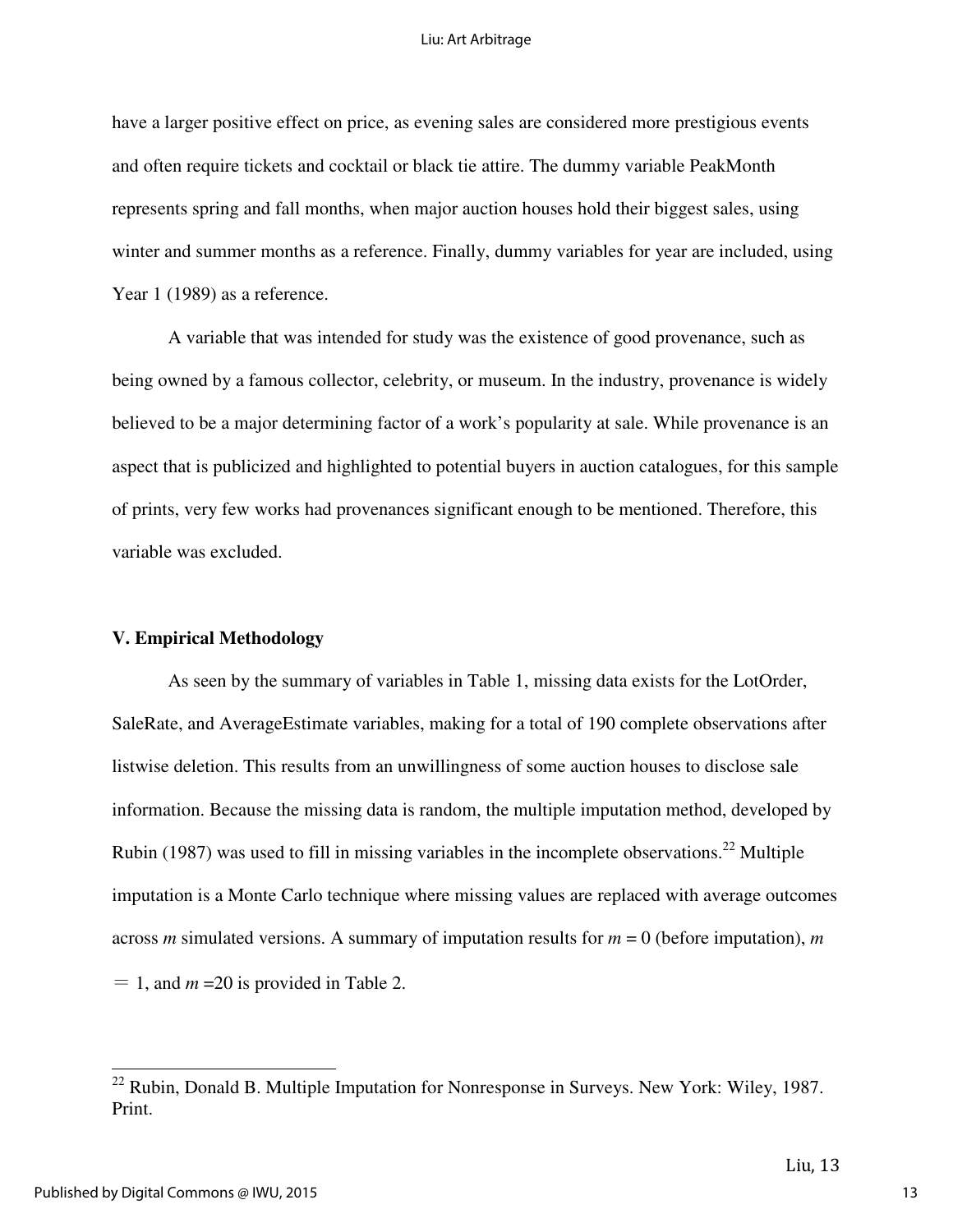The first equation estimated tests the effects of the auction environment on the likelihood that a work sells. The below equation is estimated with a logit model, where a coding of 1 for Sold indicates that the work sold and a coding of 0 indicates that the work was bought in.

### **Equation 1:**

 $Sold_{it} = B_1 + B_2$ LotOrder<sub>*it*</sub> +  $B_3$ SaleRate<sub>it</sub> +  $B_4ln(AveragePrice)_{it} + B_5ln(AverageEstimate)$  $+\delta_1 Medium_{it} + \delta_2 Major_{it} + \delta_3 Prints_{it} + \delta_4 IMC_{it} + \delta_5 Evening_{it} + \delta_6 Emerging_{it} + \delta_7 Traditional_{it} +$  $\delta_{8}$ *PeakMonth*<sub>*it*</sub> +  $\gamma_{1}$ (*PeakMonth x Emerging*)<sub>*it*</sub> +  $\gamma_{2}$ (*PeakMonth x Traditional*)<sub>*it*</sub> +  $\varepsilon_{it}$ 

The year dummy variables are excluded in this model because the small number of observations for some years led to their omission. The PeakMonth dummy and dummies for location of sale are interacted to take into account travel schedules of buyers, as major sales usually take place in traditional art markets as well as some big emerging markets in recent years. As a result, spring and fall sales are hypothesized to be more important in major market locations where buyers will plan to travel for sales, and less important in smaller markets.

 The second equation regresses the effects of the auction environment on the final realized price of the work, inclusive of buyer's premium.<sup>23</sup> The below equation only examines work that were sold.

<sup>&</sup>lt;sup>23</sup> The final realized price inclusive of buyer's premium, as opposed to the hammer price, is used because it is price published by the majority of auction houses. Most data on total sale sum, and hence also the AveragePrice variable, is also inclusive of buyer's premiums.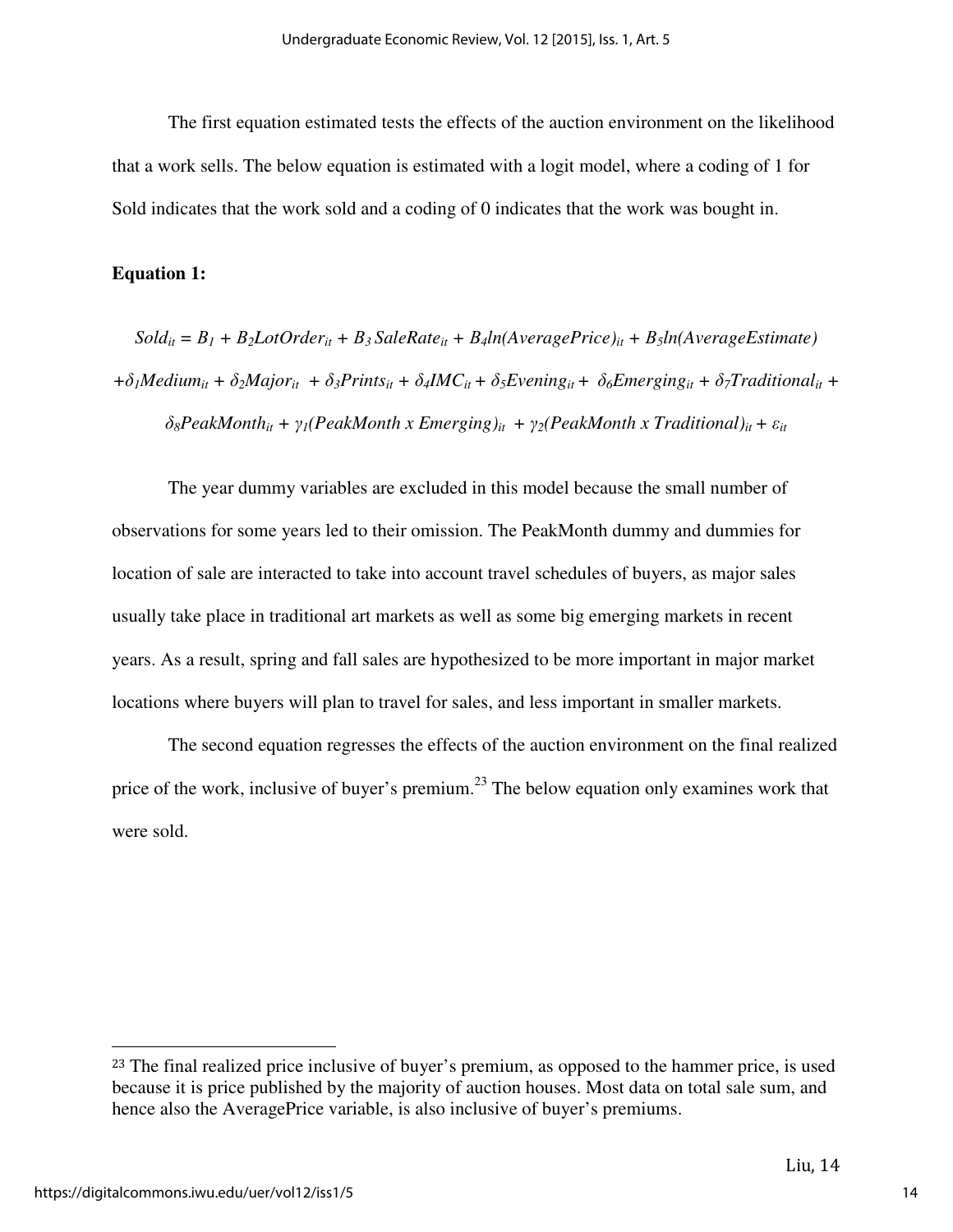### **Equation 2:**

 $ln(Price Premium)_{it} = B_1 + B_2 LotOrder_{it} + B_3 SaleRate_{it} + B_4 ln(Average Price)_{it} + \delta_1 Medium_{it} +$  $\delta_2 Major_{it} + \delta_3 Print_{si} + \delta_4 IMC_{it} + \delta_5 Evening_{it} + \delta_6 Emerging_{it} + \delta_7 Traditional_{it} + \delta_8 PeakMonth_{it}$ *+* γ*1(PeakMonth x Emerging)it +* γ*2(PeakMonth x Traditional)it +* δ*9Year2it + ….*δ*30Year22 +* ε*it* 

 The predictor variables in this equation are the same as those in Equation 1, with the omission of the AverageEstimate variable. This paper seeks to study the possibility that auction houses strategically set estimates based on factors beyond the inherent value of the work. Therefore, if auction houses themselves take into account the predictor variables when setting estimates, including the AverageEstimate would introduce issues of endogeneity.

 The third equation tests the possibility of strategic estimate setting by regressing elements of the auction environment against the average of the low and high estimate.

### **Equation 3:**

 $ln(Average Estimate)_{it} = B_1 + B_2 LotOrder_{it} + B_3 SaleRate_{it} + B_4 ln(Average Price)_{it} + \delta_1 Median_{it}$ +  $\delta_2$ Major<sub>it</sub> +  $\delta_3$ Prints<sub>it</sub> +  $\delta_4$ IMC<sub>it</sub> +  $\delta_5$ Evening<sub>it</sub> +  $\delta_6$ Emerging<sub>it</sub> +  $\delta_7$ Traditional<sub>it</sub> +  $\delta_{8}$ *PeakMonth*<sub>*it*</sub> +  $\gamma_{1}$ (*PeakMonth x Emerging*)<sub>*it*</sub> +  $\gamma_{2}$ (*PeakMonth x Traditional*)<sub>*it*</sub> +  $\delta_{9}$ *Year*2<sub>*it*</sub> + *….*δ*30Year22 +* ε*it* 

The final equation models the relationship between the average estimate and the hammer price of the work for works that sold in order to test the predictive ability of auction house estimates.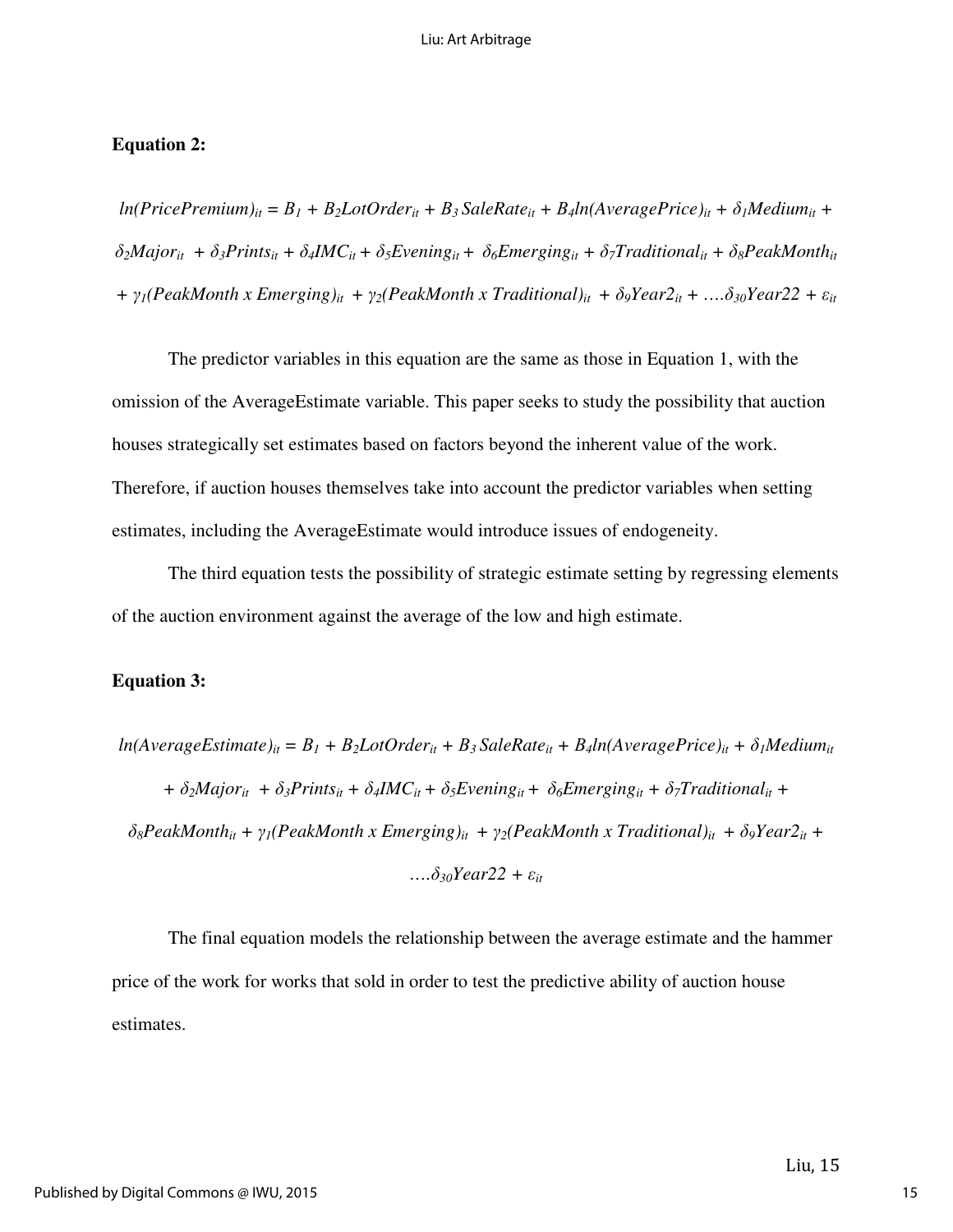### **Equation 4:**

 $ln(PriceHammer)_{it} = B_1 + B_2ln(AverageEstimate)_{it} + \varepsilon_{it}$ 

### **Potential Endogeneity**

A number of variables tested in the above models could suffer from issues of endogeneity and reverse causality. If auction houses follow the optimal strategy theorized by Beggs and Graddy (1997) and order sales strategically from highest to lowest value, the result for LotOrder could be affected. It is possible that a certain print has unobservable quality or condition flaws not captured by the data, or is not expected to be in high demand in a certain sale, and hence is assigned a high lot number by the auction houses. In this case, reverse causality could be present, such that it is not the high lot number that causes the lower probability of sale, but inherent characteristics of the work that led to its placement later in the sale.

 Furthermore, a high sale rate and average price of sale are indicative of sales that contain sought-after works, and thus attract a high number and caliber of eager buyers. Auction houses will naturally include higher quality and value prints in sales with other higher value works, therefore these works may have higher likelihood of sale and realized price because of their greater inherent value which led to their inclusion in more prestigious sales in the first place. However, as discussed in Section IV, this specific sample was chosen because their quality is believed to differ minimally. In addition, very little variation in auction catalogue descriptions of the physical condition of the prints was noted during the data collection phase. The effects of potential endogeneity are further discussed in Section VII.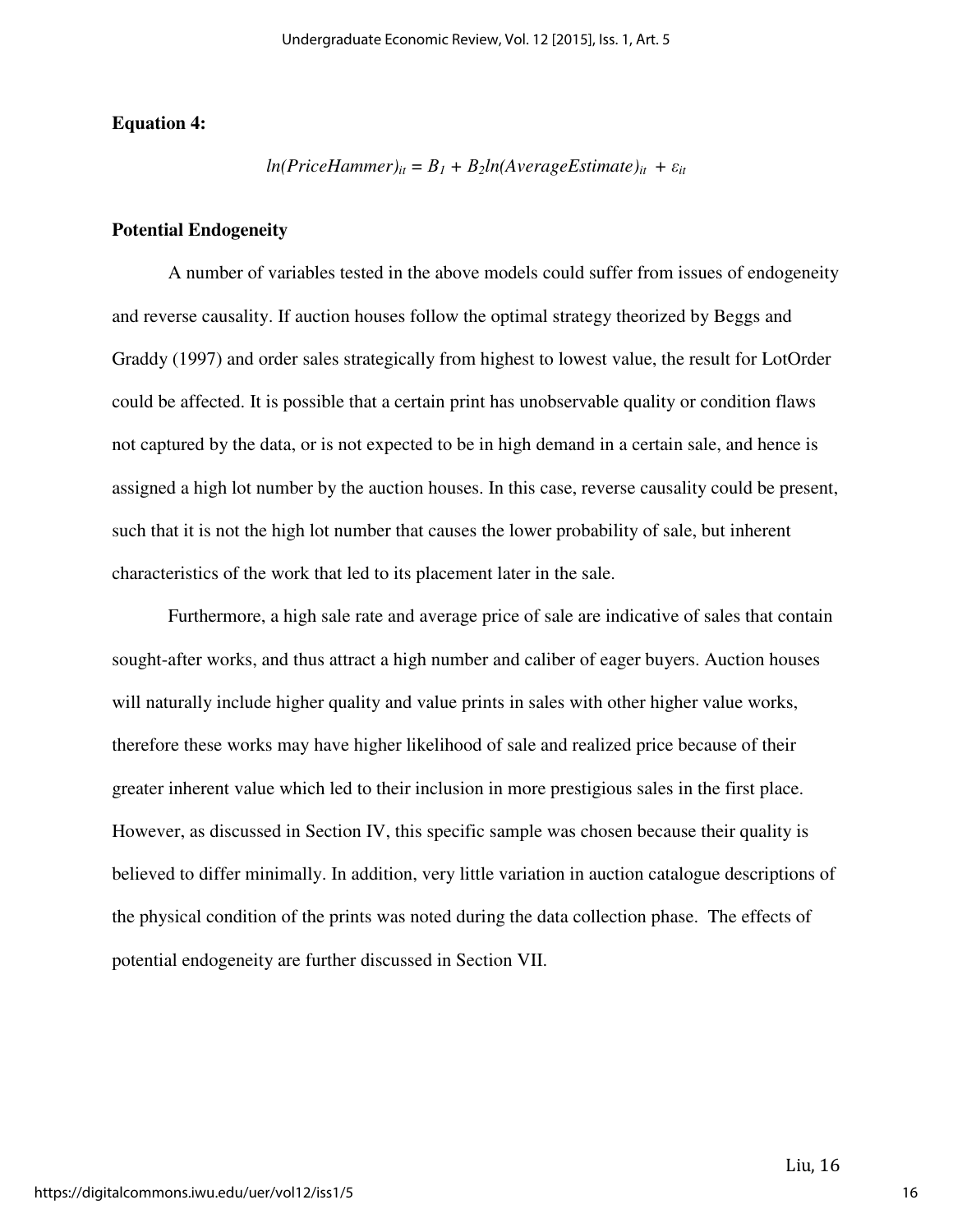### **VI. Econometric Results**

### **Equation 1**

 The results for Equation 1 are found in Table 3. The coefficient of LotOrder is negative and significant at the 10% level, providing some evidence that having higher lot numbers not only decrease realized prices—as observed with the declining price anomaly—but also deceases the likelihood that a work sells. The regression results suggest that on average, the probability of sale is 22.8% less for *Flowers* prints that are the last lot offered as opposed to the first.

 The coefficient of SaleRate is positive and significant at the 1% level, implying that the greater the ratio of works that sell, the more likely it is that the individual print sells. Relatedly, the coefficient of ln(AveragePrice) is positive and significant at the 10% level, providing evidence of spillover effects from important works that are included in a sale. The results suggest that a 1% increase in the average price of a sale increases the probability of sale by 5.3%.

The coefficient of ln(AverageEstimate) is negative and significant at the 1% level, suggesting that a 1% increase in the average estimate decreases probability that the works sells by 16.9%. This result is contrary to a conception held by some in the industry that fine art is a Veblen good, for which demand is positively correlated with price. If this were true, setting higher estimates should attract a higher caliber of bidders and increase the likelihood of sale and realized prices.

 The coefficient of Medium is positive and significant at the 10% level. The results imply that being auctioned by Bonhams or Phillips increases the probability of sale by 23.3%. The coefficient of Major is also positive, but of smaller magnitude and not significant. A possible explanation for the higher likelihood of sale at the medium auction houses is that Christie's and Sotheby's tend to focus on the higher end of the market and place less effort into pursing lower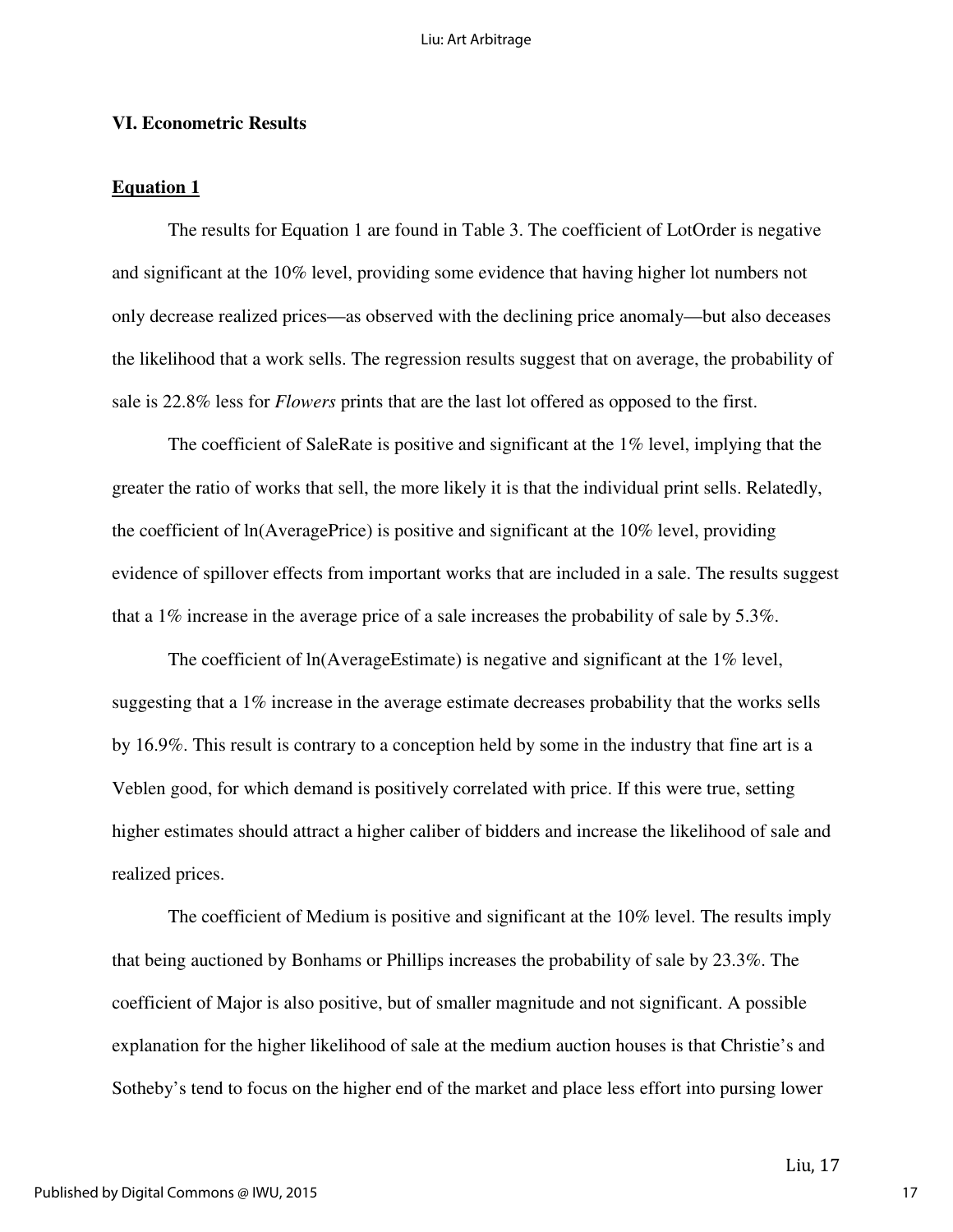value consignments, whereas Bonhams and Phillips focus precisely on those less valuable consignments or niche markets that the major houses pass over. In 2007, the average price of a work sold was  $$50,000$  at Sotheby's and  $$35,000$  at Christie's.<sup>24</sup> Meanwhile, in 2006, the average price of a work sold across all other auction houses was just above \$7,000. In the sample studied by this paper, the average price inclusive of buyer's premium for a *Flowers* print is \$24,078.70—putting these prints in the range of works targeted by medium auction houses. Therefore, it is possible that the medium houses place more marketing and sales effort into these works—such as giving them features in the catalogue—than do the major houses, where these works are less likely to be highlight items. This can be seen with the difference in lot order of the prints across the two auction houses. The average lot order is .655 for medium houses, and .911 for major houses. Given the evidence for the declining price anomaly, and assuming the auction houses approximately structure their sales from high to low value works, it is clear that these prints are given more importance by medium auction houses than major ones.

 Although insignificant, a number of the variables in this equation are of hypothesized signs. The coefficient of Emerging and Evening are positive, suggesting that realized prices are higher in emerging markets than tertiary ones, and for works included in evening sales than day sales.

### **Equation 2**

 The results of Equation 2 are found in the first column of Table 4. The coefficient of ln(AveragePrice) is positive and significant at the  $1\%$  level, suggesting that a  $1\%$  increase in the average price of the sale increases the realized price of the print by 0.119%. This result further

<u>.</u>

<sup>24</sup> Thompson, 100.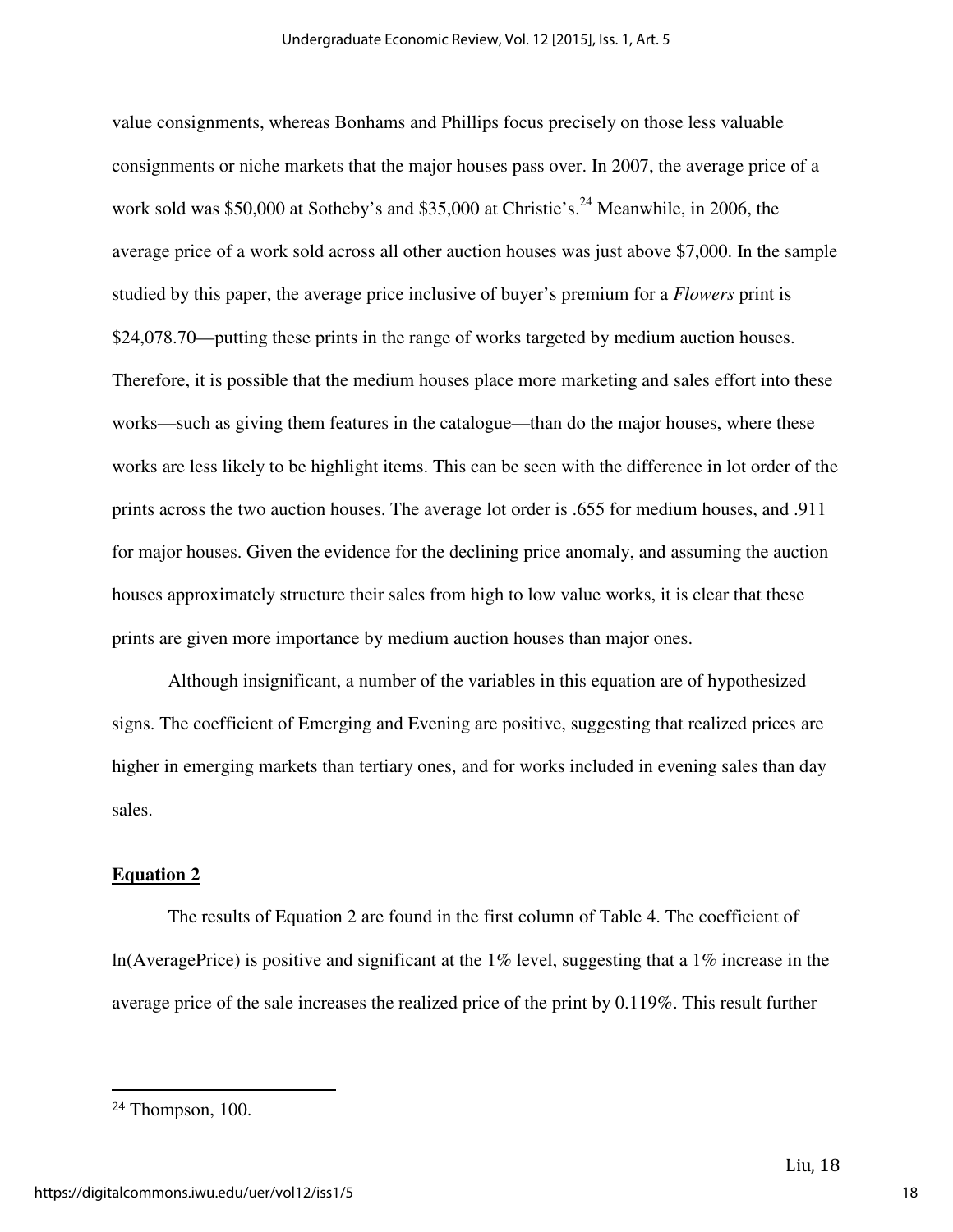#### Liu: Art Arbitrage

corroborates the hypothesis that there exist spillover effects on price from the other works included in a sale.

 The coefficient of the interaction of PeakMonth and Emerging is negative and significant at the 10% level, implying that prices in emerging markets during peak months are lower than prices in small markets in summer or winter months. However, while insignificant, the coefficients of Emerging and PeakMonth are both positive, suggesting that the hypothesized positive correlation between these variables and realized prices may still hold.

 Although insignificant, the negative coefficient of LotOrder further corroborates the existence of the declining price anomaly in this sample. The positive coefficient of SaleRate also suggests that a higher sale rate for the total sale not only increases likelihood of sale, but also the realized prices of works that sold. Finally, the positive coefficient of Evening supports conventional wisdom that the prestige of evening sales helps increase realized prices.

#### **Equation 3**

 The results of Equation 3 are found in the second column of Table 4. As in Equation 2, the coefficient of  $ln(AveragePrice)$  is positive and significant at the  $1\%$  level, suggesting that a 1% increase in the average price of a sale is correlated with a 0.175% higher average pre-sale estimate. This result implies that auction houses take into account the value of other works in the sale when setting estimates for each specific work.

 An interesting result is that the coefficients for both Medium and Major are negative and significant at a 5% and 1% level respectively. The results suggest that compared to small auction houses, average estimates are 17.6% lower at Bonhams and Phillips and 27.5% lower at Christie's and Sotheby's. It seems unlikely that estimates are set solely based on the inherent value of and demand for a work, as medium and major auction houses should be able to win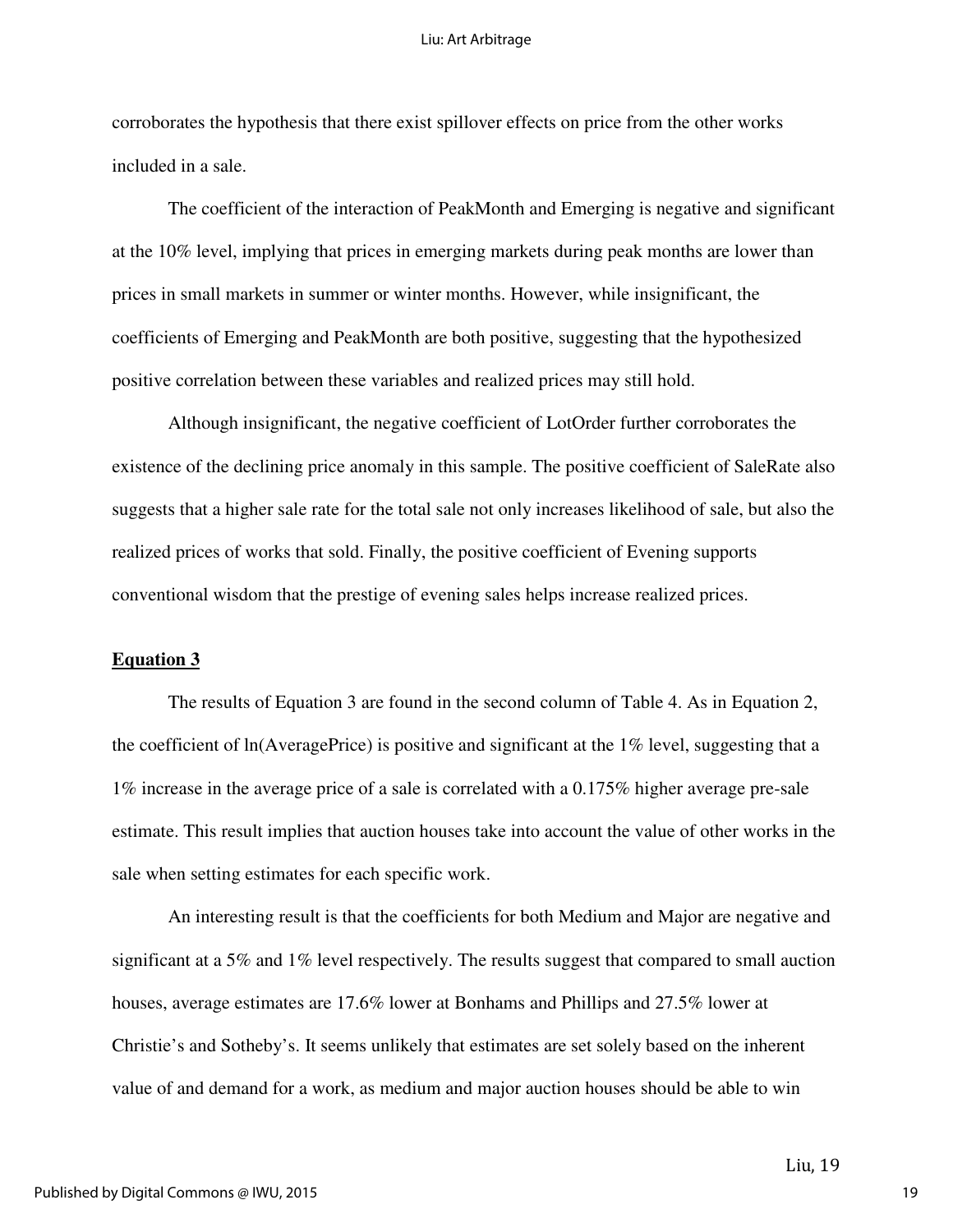higher quality consignments for their sales, not lower ones. Instead, this result supports the conclusion that larger auction houses are more strategic at setting estimates than smaller houses—as seen in the first regression, the coefficient of  $ln(AverageEstimate)$  is negative and significant at the 1% level, suggesting that lower estimates increase the likelihood of sale. Similar findings have been observed in the real estate market with the pricing strategy of experienced brokers and sellers.<sup>25</sup>

The magnitude and significance of the results for the year dummy variables in Equations 2 and 3 are consistent with art market trends in the last two decades (see Chart 1). The first observation, the reference year, occurred during a bubble in the market that lasted from 1989 to 1990. All subsequent coefficients are negative until 1999. Since about 2006, the share of Warhol works in the total auction gross has grown significantly due to increased demand for Warhol, corresponding to higher prices and highly significant higher magnitude coefficients. In fact, 74% of the observations in this sample occur after 2005.

In addition, the high R-square values for both Equations 2 and 3 are notable. The results suggest that over 80% of the variation in price for effectively identical prints can be explained by year-on-year market trends and differences in the auction environment, signifying that strategic decisions and negotiations made by sellers and auction houses may be highly impactful.

### **Equation 4**

 $\overline{a}$ 

 The results of Equation 4 are found in Table 5. The result is positive and significant at the 1% level and supports that auction estimates are highly correlated with realized hammer prices.

<sup>25</sup> Benjamin, John, and Peter T. Chinloy. "Pricing, exposure and residential listing strategies." *Journal of Real Estate Research* 20.1 (2000): 61-74.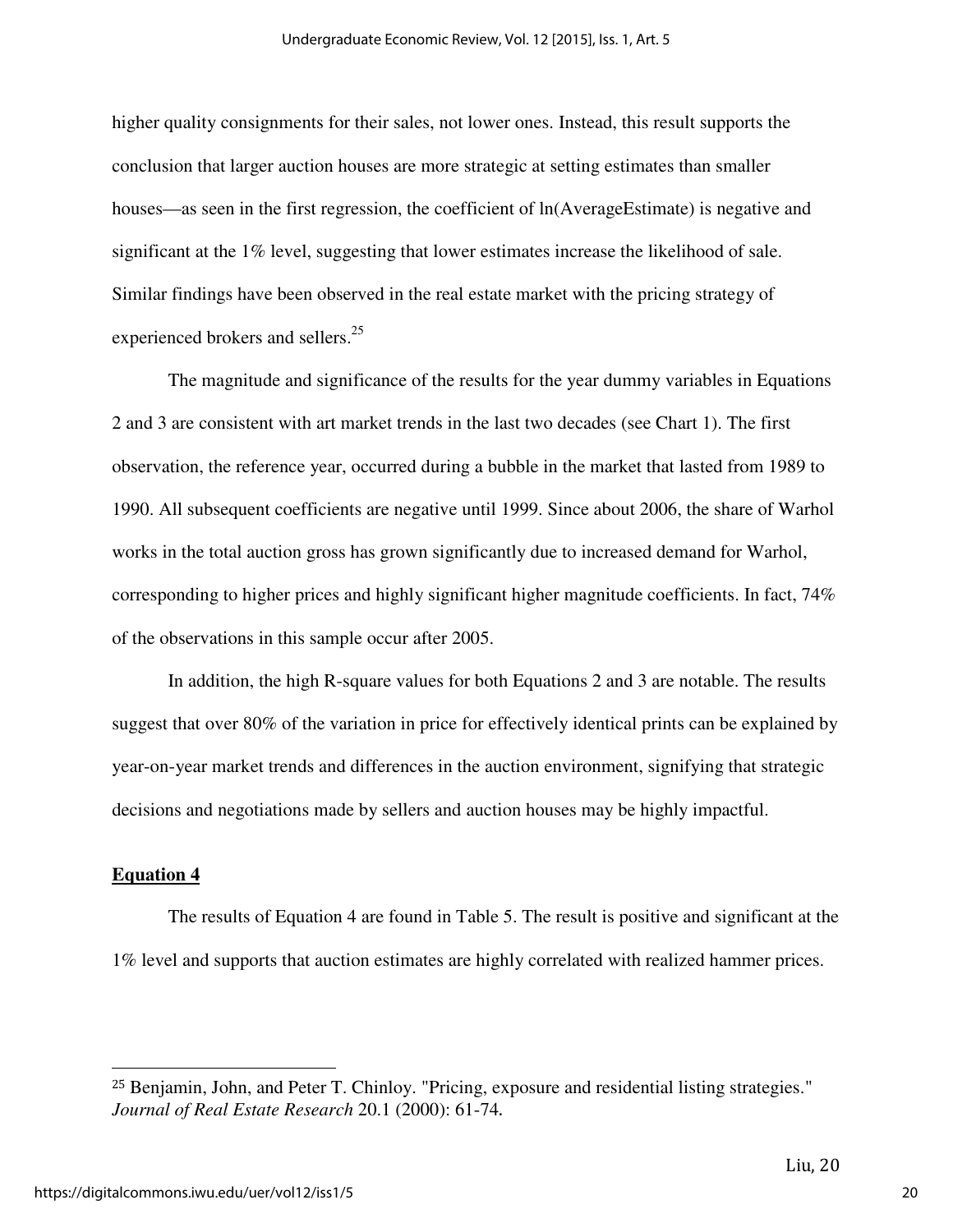This sample also suggests overestimation by auction houses, as a 1% increase in the average estimate is associated with a 0.869% increase in the hammer price.

 While this analysis would benefit from examining Equation 4 for each caliber of auction house in order to determine which houses set more accurate estimates, the limited number of observations for each led to insignificance. Finally, although this result could signify that auction houses are accurate predictors of value and demand, the possibility of reverse causality exists, where buyers are credulous of estimates that are set strategically.

### **VII. Potential Sources of Error**

 The largest source of error stems from the difficulty of obtaining data for the sample. The small sample size and large number of variables tested leads to insignificance for some of the variables. For example, no meaningful conclusions could be gathered from the variables representing the type of sale the work is included in—likely because the majority of works in the sample were included in prints sales.

 Because the art market is relatively obscure and unregulated, information published by auction houses varies significantly. For auction houses located outside of the U.S., data obtained outside of ArtNet—primarily total sale sums—utilized foreign exchange rates from the day of the sale. Meanwhile, it is suspected the price data on prints obtained from ArtNet uses slightly different exchange rates, such as from the date the results were published or entered into the ArtNet system. While this error is assumed to be small, it nevertheless could impact final results due to the small nature of the sample.

 In addition, whereas ArtNet provided the price inclusive of buyer's premium, finding records of historical buyer's premiums in order to determine the hammer price proved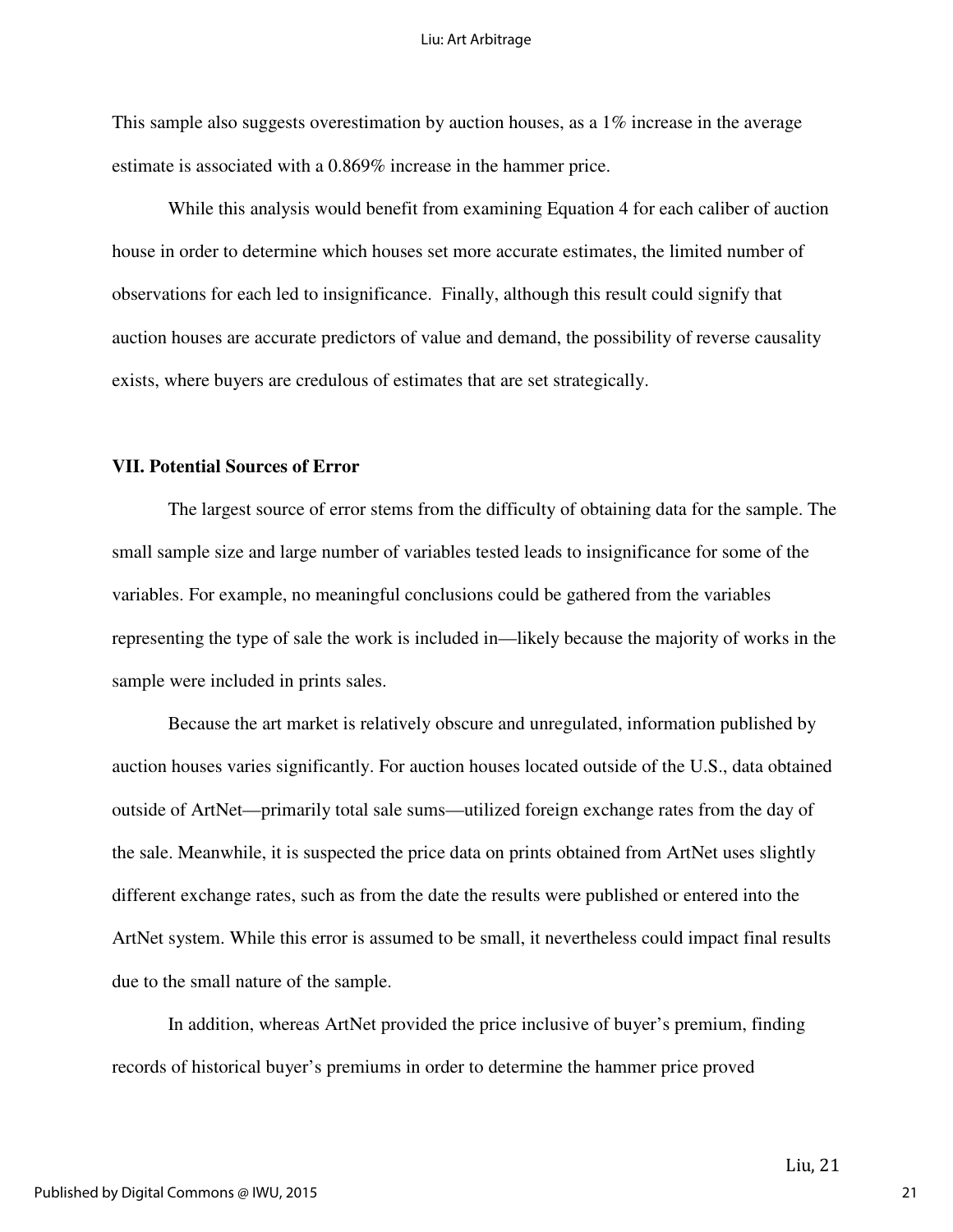challenging, especially for smaller auction houses. In some cases, buyer's premiums were approximated based on industry standards at the time. This approximation could affect some of the data on hammer prices, and subsequently the results of Equation 4.

 The use of the multiple imputation method naturally introduces the possibility of error into the data. However, this amount of error is assumed to be small, as the missing data is for the most part random and only about 9% of the data is imputed. Results obtained without the imputed data are greatly similar, without the higher levels of significance allowed for by more observations.

 Finally, while this paper assumes that the majority of prints in the sample are homogenous and thus discounts potential issues of endogeneity, there lingers the possibility that some differences in the preservation and physical condition of the prints are not mentioned in presale reports or in auction catalogues. Because this cannot be observed in the data, this paper concludes that differences between auction houses' estimates cannot be entirely attributed to differences in quality or condition. In reality, estimates are used by auction houses and buyers as a strong indicator of precisely these factors. Although the information may not be detailed in the catalogues, there could exist unobservable unique characteristics of the works that are captured by the auction estimate.

#### **VIII. Concluding Remarks and Areas for Further Research**

The results of this study suggest that clear violations of the law of one price exist in the art auction industry, stemming from unique sale environments created by the auction experience. The most significant factors that increase the likelihood of sale for identical prints are a high rate of sale for the total auction, a relatively low presale estimate, a high average price for the total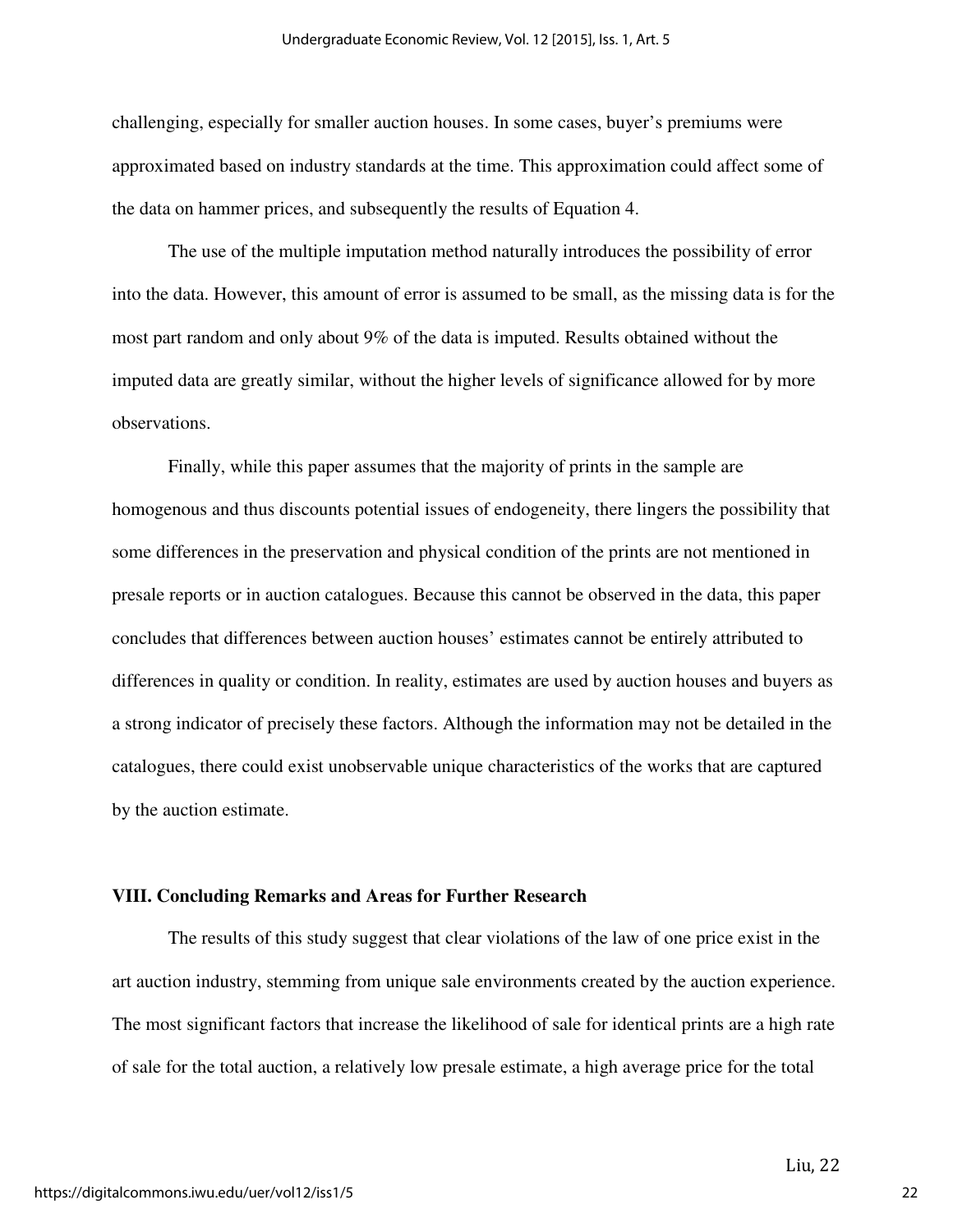#### Liu: Art Arbitrage

sale, a low lot number, and being auctioned by Bonhams or Phillips. Aside from market trends, the most significant factor that increases the realized price of a work are a high average price for the total sale—indicative of spillover effects from other works included in the same sale. The results also suggest that on some level, auction houses set presale estimates strategically, based on factors aside from the inherent quality and condition of the work. The most important factors that auction houses take into account when setting estimates seem to be the value of other works included in the sale. Larger, more established houses are likely more strategic at setting estimates—valuing lower to increase the probability of sale. All in all, presale estimates do prove significantly correlated with realized hammer prices. However, whether this is because auction houses are good predictors of value and demand, or if investors are credulous of estimates that take into account other factors remains unclear and beyond the scope of this paper.

 A prudent seller would be wise to negotiate with medium auction houses for his or her work to be included in a sale with high valued and in-demand works, with an early lot placement, and relatively low presale estimate.

 Due to the time constraints of this study, the sample was restricted only to *Flowers* prints. An interesting experiment for further study would be to perform the same empirical exercises on another set of prints, perhaps from a different artist or art historical style, in order to better be able to generalize these results for the market as a whole. Additionally, while the effects of provenance could not be studied for this sample, older prints, such as Old Master's prints by artists like Albrecht Dûrer are more likely to have longer and more notable provenances making them more appropriate samples to examine this question.

Access to a wide archive of auction catalogues would also allow for a closer examination of the effects of marketing undertaken by the auction house. For example, a variable indicating

Liu, 23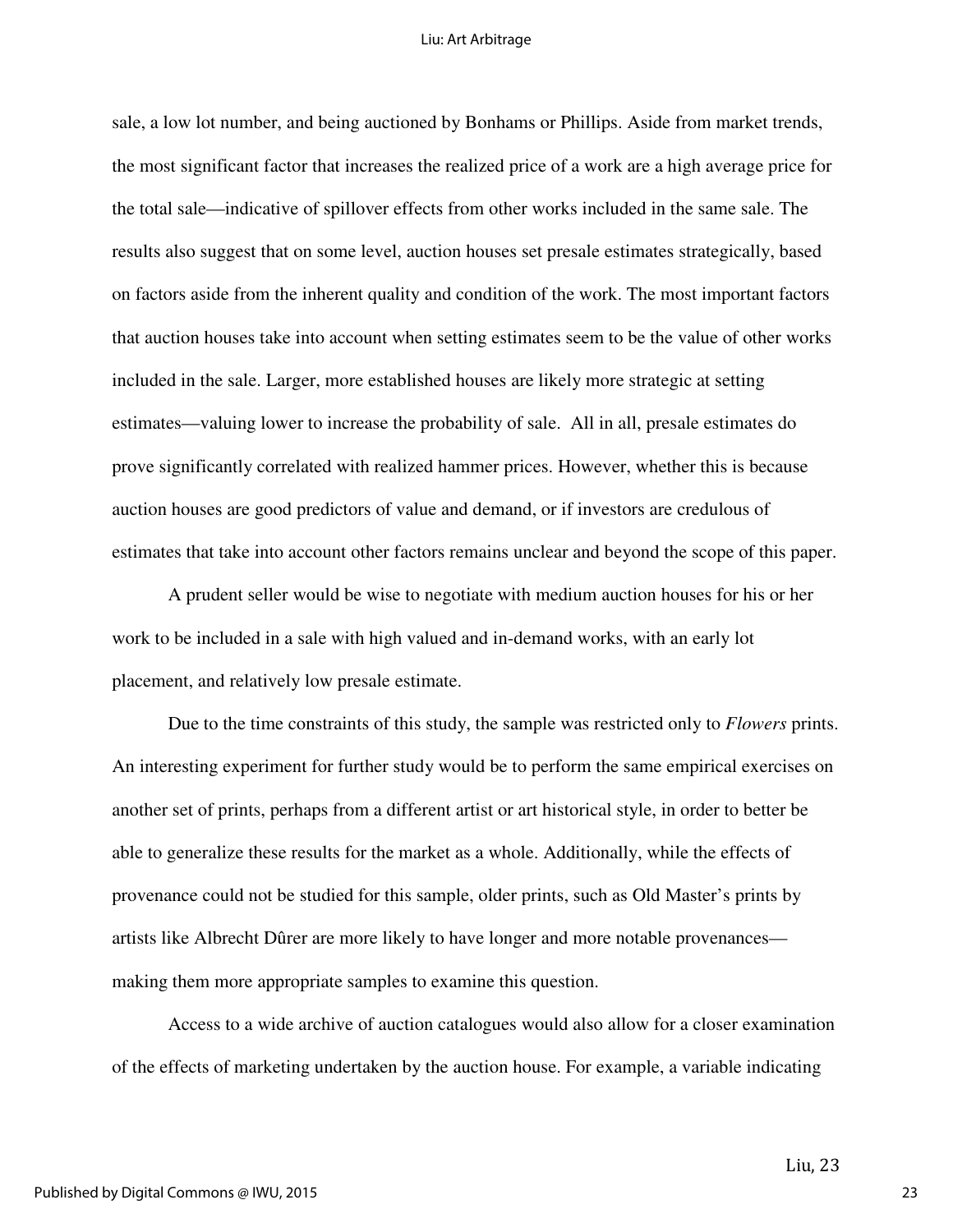whether the work received a full-page feature in the catalogue or was on the front cover could have been included in the equations modeled. Perhaps this would require limiting the sample to major auction houses for which such records exist. Finally, a rapidly growing market in the art industry is that of online sales. As smaller startups like Paddle8 and Artsy are seeing success auctioning work exclusively online, the major houses are also adjusting to meet this new demand. Christie's is increasingly emphasizing online sales for jewelry and luxury items, while Sotheby's very recently launched an online sales platform partnered with EBay. While the dynamics of online auctions are largely different from physical showroom sales, it would be interesting to see how the availability of an online market place impacts the sale of works especially less expensive, more commoditized works like prints.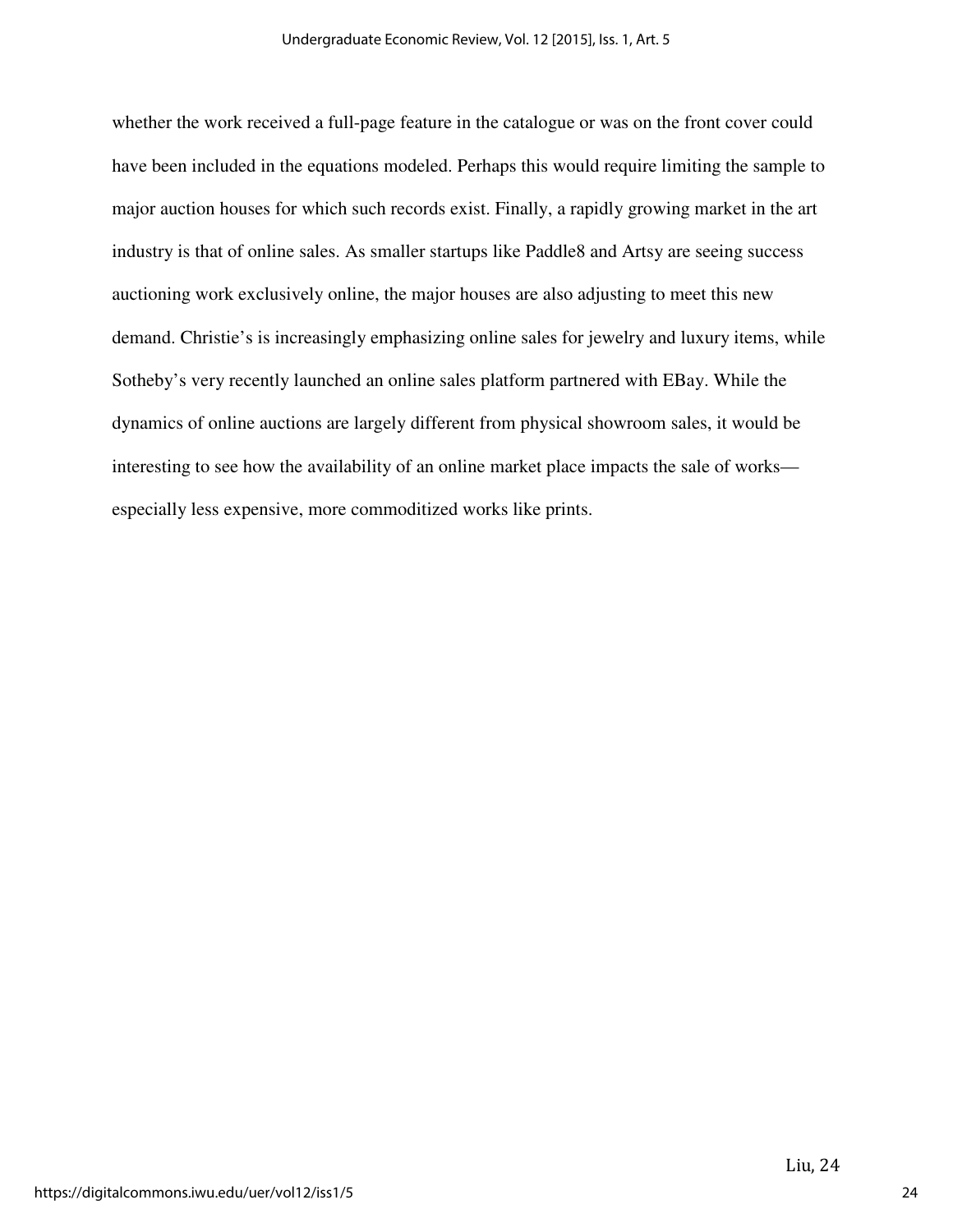| Variable                 | Obs. | Mean     | Std. Dev. | Min              | Max          |
|--------------------------|------|----------|-----------|------------------|--------------|
|                          |      |          |           |                  |              |
| Sold                     | 212  | .840     | .368      | $\boldsymbol{0}$ | $\mathbf{1}$ |
| PricePremium             | 212  | 24078.7  | 17291.07  | $\boldsymbol{0}$ | 84450.19     |
| PriceHammer              | 212  | 19794.33 | 14160.09  | $\boldsymbol{0}$ | 67290.99     |
| LotOrder                 | 202  | .773     | .276      | .004             | $\mathbf{1}$ |
| SaleRate                 | 192  | .751     | .134      | .218             | .993         |
| AverageEstimate          | 212  | 22492.35 | 11576.98  | 4000             | 84450        |
| AveragePrice             | 190  | 22690.63 | 34686.49  | 1613.703         | 354416       |
| PeakMonth                | 212  | .717     | .452      | $\boldsymbol{0}$ | $\mathbf{1}$ |
| Medium                   | 212  | .10      | .30       | $\boldsymbol{0}$ | $\mathbf{1}$ |
| Major                    | 212  | .505     | .501      | $\overline{0}$   | $\mathbf{1}$ |
| Prints                   | 212  | .613     | .488      | $\boldsymbol{0}$ | $\mathbf{1}$ |
| $IMC$                    | 212  | .25      | .434      | $\overline{0}$   | $\mathbf{1}$ |
| Emerging                 | 212  | .085     | .279      | $\boldsymbol{0}$ | $\mathbf{1}$ |
| Traditional              | 212  | .642     | .481      | $\overline{0}$   | $\mathbf{1}$ |
| Evening                  | 212  | .080     | .272      | $\boldsymbol{0}$ | $\mathbf{1}$ |
| Year1 (1989)             | 212  | .024     | .152      | $\boldsymbol{0}$ | $\mathbf{1}$ |
| Year <sub>2</sub> (1992) | 212  | .009     | .097      | $\boldsymbol{0}$ | $\mathbf{1}$ |
| Year3 (1993)             | 212  | .009     | .097      | $\boldsymbol{0}$ | $\mathbf{1}$ |
| Year <sub>4</sub> (1994) | 212  | .014     | .118      | $\boldsymbol{0}$ | $\mathbf{1}$ |
| Year <sub>5</sub> (1996) | 212  | .028     | .166      | $\overline{0}$   | $\mathbf{1}$ |
|                          |      |          |           |                  |              |

# **Table 1: Summary of Variables**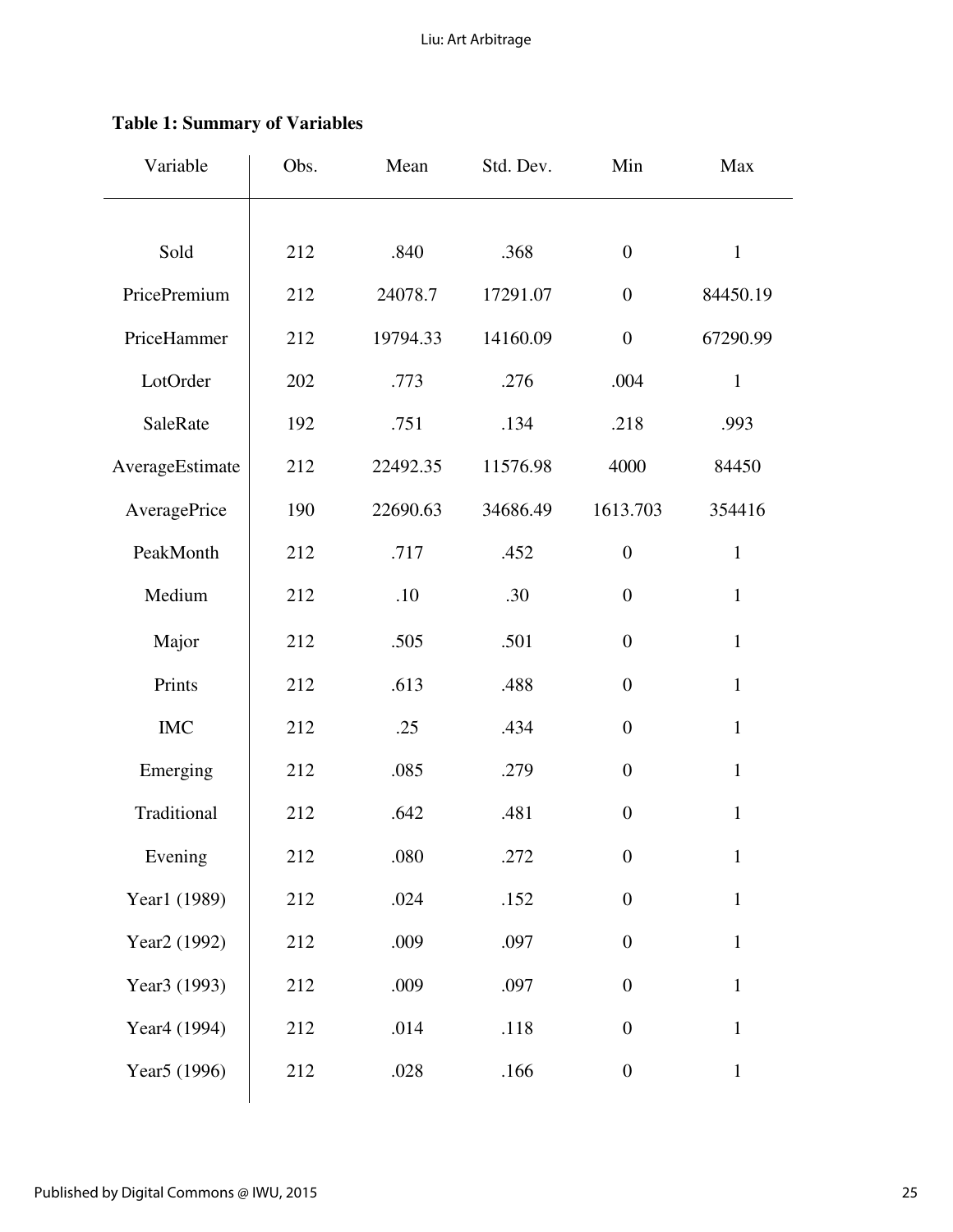| Year <sub>6</sub> (1997) | 212 | .005 | .069 | $\boldsymbol{0}$ | $\mathbf{1}$ |
|--------------------------|-----|------|------|------------------|--------------|
| Year7 (1998)             | 212 | .014 | .118 | $\boldsymbol{0}$ | $\mathbf{1}$ |
| Year <sub>8</sub> (1999) | 212 | .014 | .118 | $\boldsymbol{0}$ | $\mathbf{1}$ |
| Year9 (2001)             | 212 | .038 | .191 | $\overline{0}$   | $\mathbf{1}$ |
| Year10 (2002)            | 212 | .004 | .069 | $\boldsymbol{0}$ | $\mathbf{1}$ |
| Year11 (2003)            | 212 | .071 | .257 | $\overline{0}$   | $\mathbf{1}$ |
| Year12 (2004)            | 212 | .005 | .069 | $\boldsymbol{0}$ | $\mathbf{1}$ |
| Year13 (2005)            | 212 | .024 | .152 | $\boldsymbol{0}$ | $\mathbf{1}$ |
| Year14 (2006)            | 212 | .052 | .222 | $\boldsymbol{0}$ | $\mathbf{1}$ |
| Year15 (2007)            | 212 | .071 | .257 | $\boldsymbol{0}$ | $\mathbf{1}$ |
| Year16 (2008)            | 212 | .099 | .299 | $\overline{0}$   | $\mathbf{1}$ |
| Year17 (2009)            | 212 | .038 | .191 | $\boldsymbol{0}$ | $\mathbf{1}$ |
| Year18 (2010)            | 212 | .061 | .240 | $\boldsymbol{0}$ | $\mathbf 1$  |
| Year19 (2011)            | 212 | .066 | .245 | $\boldsymbol{0}$ | $\mathbf{1}$ |
| Year20 (2012)            | 212 | .066 | .245 | $\boldsymbol{0}$ | $\mathbf{1}$ |
| Year21 (2013)            | 212 | .118 | .323 | $\overline{0}$   | $\mathbf{1}$ |
| Year22 (2014)            | 212 | .170 | .376 | $\boldsymbol{0}$ | $\mathbf{1}$ |
|                          |     |      |      |                  |              |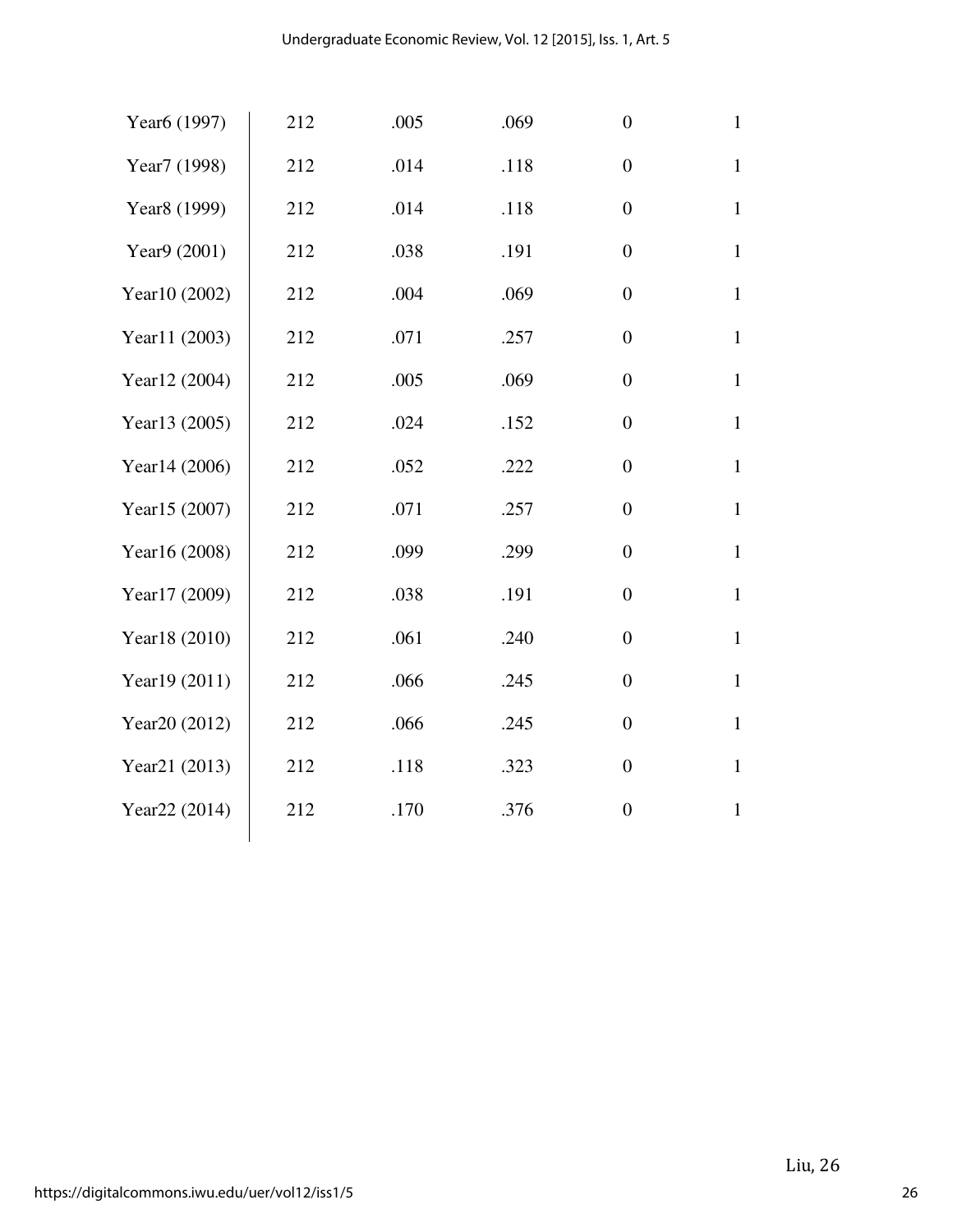| <b>Table 2: Summary of Results of Multiple Imputation</b> |  |  |  |
|-----------------------------------------------------------|--|--|--|
|-----------------------------------------------------------|--|--|--|

 $m = 0$ 

| Variable         | Obs | Mean     | Std. Dev. | Min      | Max          |
|------------------|-----|----------|-----------|----------|--------------|
|                  |     |          |           |          |              |
| LotOrder         | 202 | 0.773    | 0.276     | 0.004    | $\mathbf{1}$ |
| SaleRate         | 192 | 0.751    | 0.134     | 0.218    | 0.993        |
| AveragePrice     | 190 | 22690.63 | 34686.49  | 1613.703 | 354416       |
| ln(AveragePrice) | 190 | 9.660    | 0.808     | 7.386    | 12.778       |
| $m=1$            |     |          |           |          |              |
| Variable         | Obs | Mean     | Std. Dev. | Min      | Max          |
|                  |     |          |           |          |              |
| LotOrder         | 212 | 0.772    | 0.275     | 0.004    | $\mathbf{1}$ |
| SaleRate         | 212 | 0.745    | 0.136     | 0.218    | 0.993        |
| AveragePrice     | 212 | 26203.07 | 46151.63  | 1613.703 | 354416       |
| ln(AveragePrice) | 212 | 9.692    | 0.864     | 7.386    | 13.690       |
| $m = 20$         |     |          |           |          |              |
| Variable         | Obs | Mean     | Std. Dev. | Min      | Max          |
|                  |     |          |           |          |              |
| LotOrder         | 212 | 0.765    | 0.282     | 0.002    | $\mathbf{1}$ |
| SaleRate         | 212 | 0.744    | 0.140     | 0.218    | 0.993        |
| AveragePrice     | 212 | 26675.77 | 46020.93  | 480.018  | 354416       |
| Ln(AveragePrice) | 212 | 9.687    | 0.856     | 7.386    | 12.778       |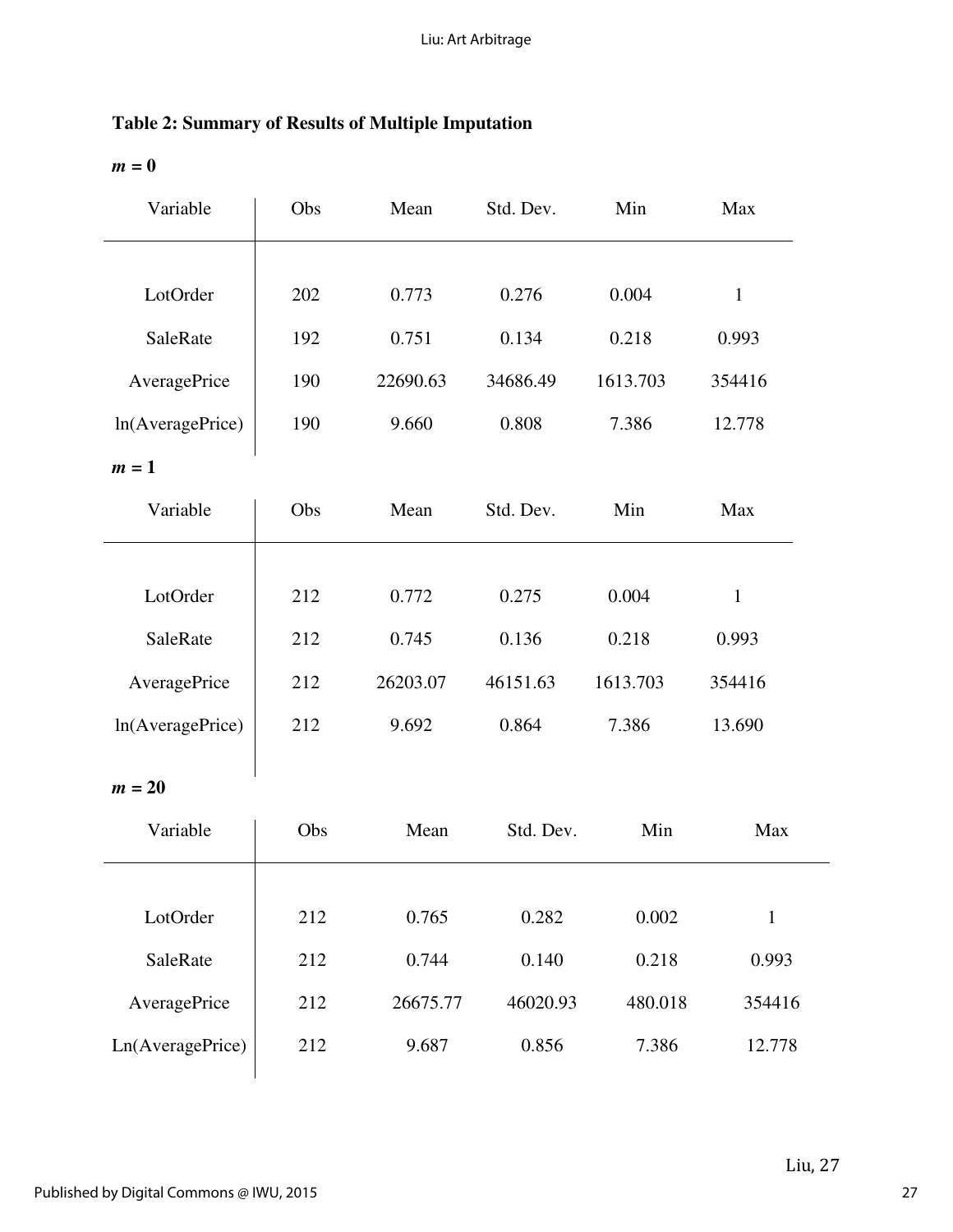|                       | (1)                            | (2)               | (3)         |  |
|-----------------------|--------------------------------|-------------------|-------------|--|
| <b>VARIABLES</b>      | Logit Coeff                    | <b>Odds Ratio</b> | Average     |  |
|                       |                                |                   | Marginal    |  |
|                       |                                |                   | Effects     |  |
| Sold                  |                                |                   |             |  |
|                       |                                |                   |             |  |
| LotOrder              | $-2.740*$                      | $0.0646*$         | $-0.228*$   |  |
|                       | (1.523)                        | (0.0984)          | (0.123)     |  |
| SaleRate              | $5.537***$                     | 254.0***          | $0.461***$  |  |
|                       | (2.028)                        | (515.0)           | (0.159)     |  |
| ln(AveragePrice)      | $0.637*$                       | 1.891*            | $0.053*$    |  |
|                       | (0.380)                        | (0.719)           | (0.031)     |  |
| ln(AverageEstimate)   | $-2.031***$                    | $0.131***$        | $-0.169***$ |  |
|                       | (0.650)                        | (0.0852)          | (0.051)     |  |
| Medium                | 2.788*                         | $16.25*$          | $0.233*$    |  |
|                       | (1.424)                        | (23.14)           | (0.116)     |  |
| Major                 | 1.145                          | 3.143             | 0.096       |  |
|                       | (0.877)                        | (2.756)           | (.072)      |  |
| Prints                | $-1.407$                       | 0.245             | $-0.118$    |  |
|                       | (1.352)                        | (0.331)           | (0.113)     |  |
| <b>IMC</b>            | $-0.467$                       | 0.627             | $-0.039$    |  |
|                       | (0.987)                        | (0.618)           | (0.082)     |  |
| Emerging              | 1.272                          | 3.569             | 0.106       |  |
|                       | (1.425)                        | (5.086)           | (0.118)     |  |
| Traditional           | $-0.0289$                      | 0.971             | $-0.002$    |  |
|                       | (1.137)                        | (1.104)           | (0.095)     |  |
| Evening               | 0.382                          | 1.466             | 0.032       |  |
|                       | (1.062)                        | (1.556)           | (.089)      |  |
| PeakMonth             | $-0.104$                       | 0.901             | $-0.009$    |  |
|                       | (0.976)                        | (0.879)           | (0.081)     |  |
| PeakMonth_Emerging    | $-1.299$                       | 0.273             | $-0.108$    |  |
|                       | (1.729)                        | (0.472)           | (0.143)     |  |
| PeakMonth_Traditional | 1.871                          | 6.495             | 0.156       |  |
|                       | (1.307)                        | (8.487)           | (0.108)     |  |
| Constant              | $13.71**$                      | 897,174**         | $2.640**$   |  |
|                       | (6.317)                        | $(5.668e+06)$     | (0.365)     |  |
| Observations          | 212                            | 212               | 212         |  |
|                       | Standard arrors in parantheses |                   |             |  |

### **Table 3: Results, Equation 1**

Standard errors in parentheses \*\*\* p<0.01, \*\* p<0.05, \* p<0.1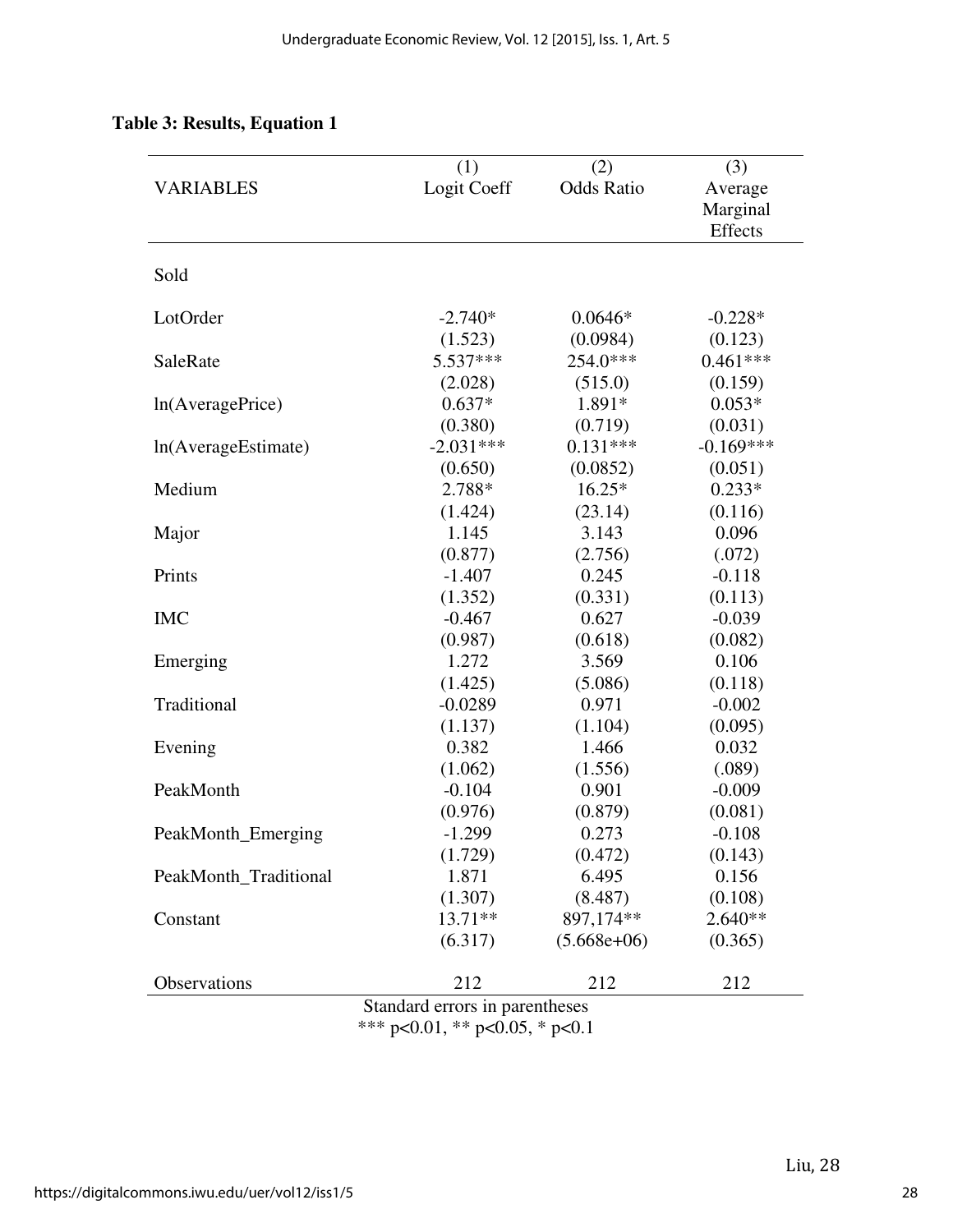## **Table 4: Results, Equations 2 & 3**

|                       | (1)              | (2)                 |
|-----------------------|------------------|---------------------|
| <b>VARIABLES</b>      | ln(PricePremium) | ln(AverageEstimate) |
|                       |                  |                     |
| LotOrder              | $-0.197$         | $-0.0256$           |
|                       | (0.151)          | (0.133)             |
| SaleRate              | 0.264            | 0.318               |
|                       | (0.222)          | (0.193)             |
| ln(AveragePrice)      | $0.119***$       | $0.175***$          |
|                       | (0.0358)         | (0.0335)            |
| Medium                | $-0.137$         | $-0.176**$          |
|                       | (0.0975)         | (0.0856)            |
| Major                 | 0.0162           | $-0.275***$         |
|                       | (0.103)          | (0.0920)            |
| Prints                | 0.0228           | 0.173               |
|                       | (0.146)          | (0.128)             |
| <b>IMC</b>            | 0.115            | 0.0912              |
|                       | (0.107)          | (0.0901)            |
| Emerging              | 0.155            | $-0.125$            |
|                       | (0.168)          | (0.151)             |
| Traditional           | 0.0137           | 0.000720            |
|                       | (0.143)          | (0.112)             |
| Evening               | 0.0947           | 0.0794              |
|                       | (0.117)          | (0.103)             |
| PeakMonth             | 0.122            | 0.0513              |
|                       | (0.134)          | (0.100)             |
| PeakMonth_Emerging    | $-0.399*$        | 0.0784              |
|                       | (0.220)          | (0.175)             |
| PeakMonth_Traditional | $-0.110$         | $-0.0546$           |
|                       | (0.157)          | (0.122)             |
| Year <sub>2</sub>     | $-0.687***$      | $-0.0253$           |
|                       | (0.257)          | (0.247)             |
| Year <sub>3</sub>     | $-0.555**$       | $-0.241$            |
|                       | (0.249)          | (0.237)             |
| Year <sub>4</sub>     | $-0.602***$      | $-0.612***$         |
|                       | (0.225)          | (0.212)             |
| Year <sub>5</sub>     | $-0.617***$      | $-0.452***$         |
|                       | (0.187)          | (0.168)             |
| Year <sub>6</sub>     | $-0.724**$       | $-0.565*$           |
|                       | (0.340)          | (0.337)             |
| Year7                 | $-0.489**$       | $-0.218$            |
|                       | (0.235)          | (0.213)             |
| Year <sub>8</sub>     | $-0.0930$        | $-0.204$            |
|                       | (0.215)          | (0.203)             |
| Year9                 | $-0.325*$        | $-0.375**$          |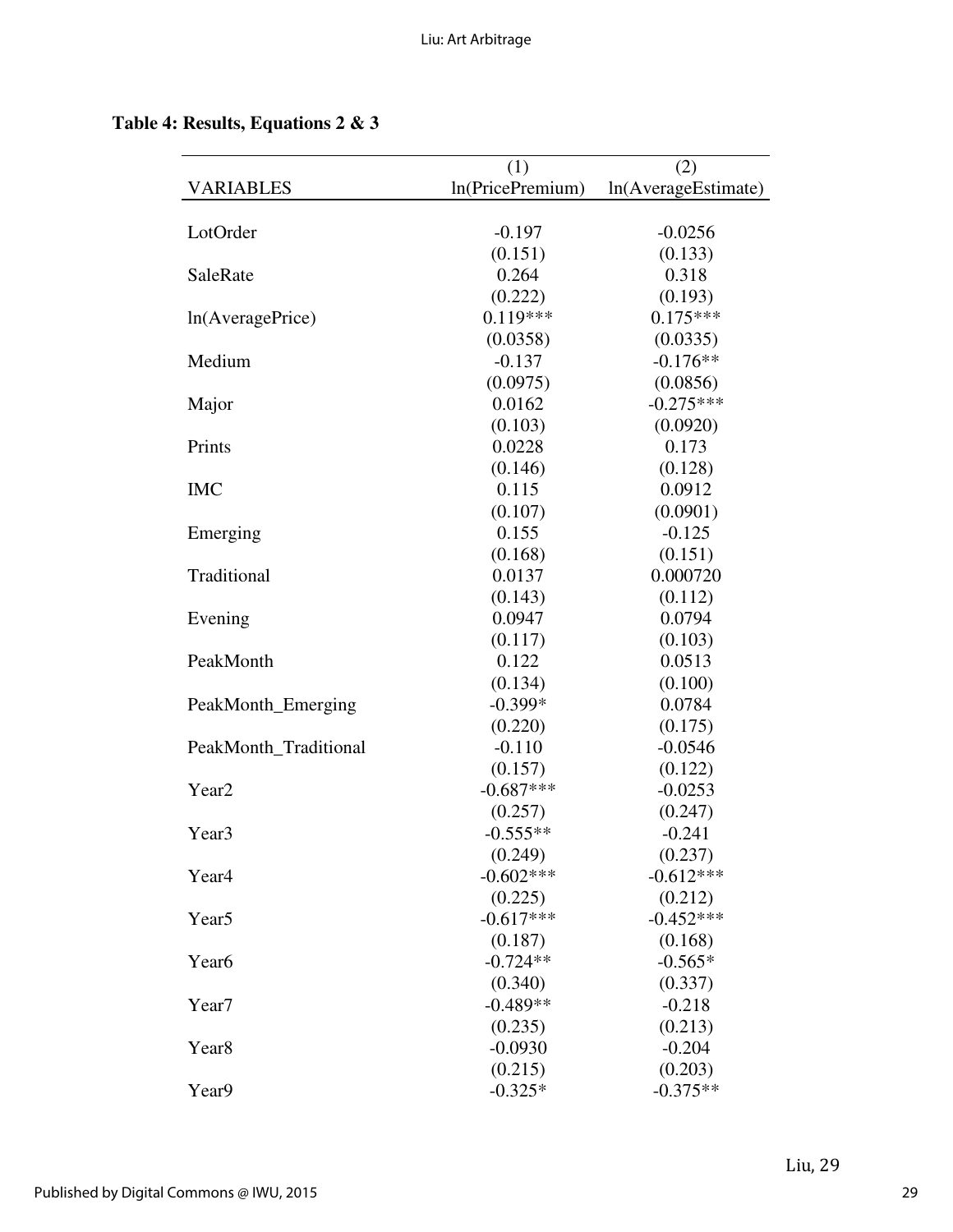|                                | (0.168)    | (0.155)    |  |
|--------------------------------|------------|------------|--|
| Year10                         | $-0.148$   | $-0.299$   |  |
|                                | (0.312)    | (0.301)    |  |
| Year11                         | 0.109      | 0.0844     |  |
|                                | (0.164)    | (0.147)    |  |
| Year12                         | 0.248      | $-0.0973$  |  |
|                                | (0.312)    | (0.301)    |  |
| Year13                         | $0.440**$  | 0.0894     |  |
|                                | (0.196)    | (0.183)    |  |
| Year14                         | $0.815***$ | $0.582***$ |  |
|                                | (0.181)    | (0.165)    |  |
| Year15                         | 1.096***   | $0.674***$ |  |
|                                | (0.172)    | (0.156)    |  |
| Year16                         | $0.922***$ | 1.212***   |  |
|                                | (0.181)    | (0.158)    |  |
| Year17                         | $0.443**$  | $0.587***$ |  |
|                                | (0.201)    | (0.167)    |  |
| Year18                         | $0.659***$ | $0.818***$ |  |
|                                | (0.183)    | (0.166)    |  |
| Year19                         | $0.774***$ | $0.797***$ |  |
|                                | (0.180)    | (0.159)    |  |
| Year20                         | $0.820***$ | $0.864***$ |  |
|                                | (0.172)    | (0.156)    |  |
| Year21                         | $0.804***$ | $0.838***$ |  |
|                                | (0.166)    | (0.148)    |  |
| Year <sub>22</sub>             | $0.913***$ | $0.672***$ |  |
|                                | (0.168)    | (0.150)    |  |
| Constant                       | 8.254 ***  | 7.414 ***  |  |
|                                | (0.428)    | (0.376)    |  |
| Observations                   | 178        | 212        |  |
| R-square                       | 0.849      | 0.831      |  |
| Adj. R-square                  | 0.813      | 0.798      |  |
| Standard errors in parentheses |            |            |  |

Standard errors in parentheses \*\*\* p<0.01, \*\* p<0.05, \* p<0.1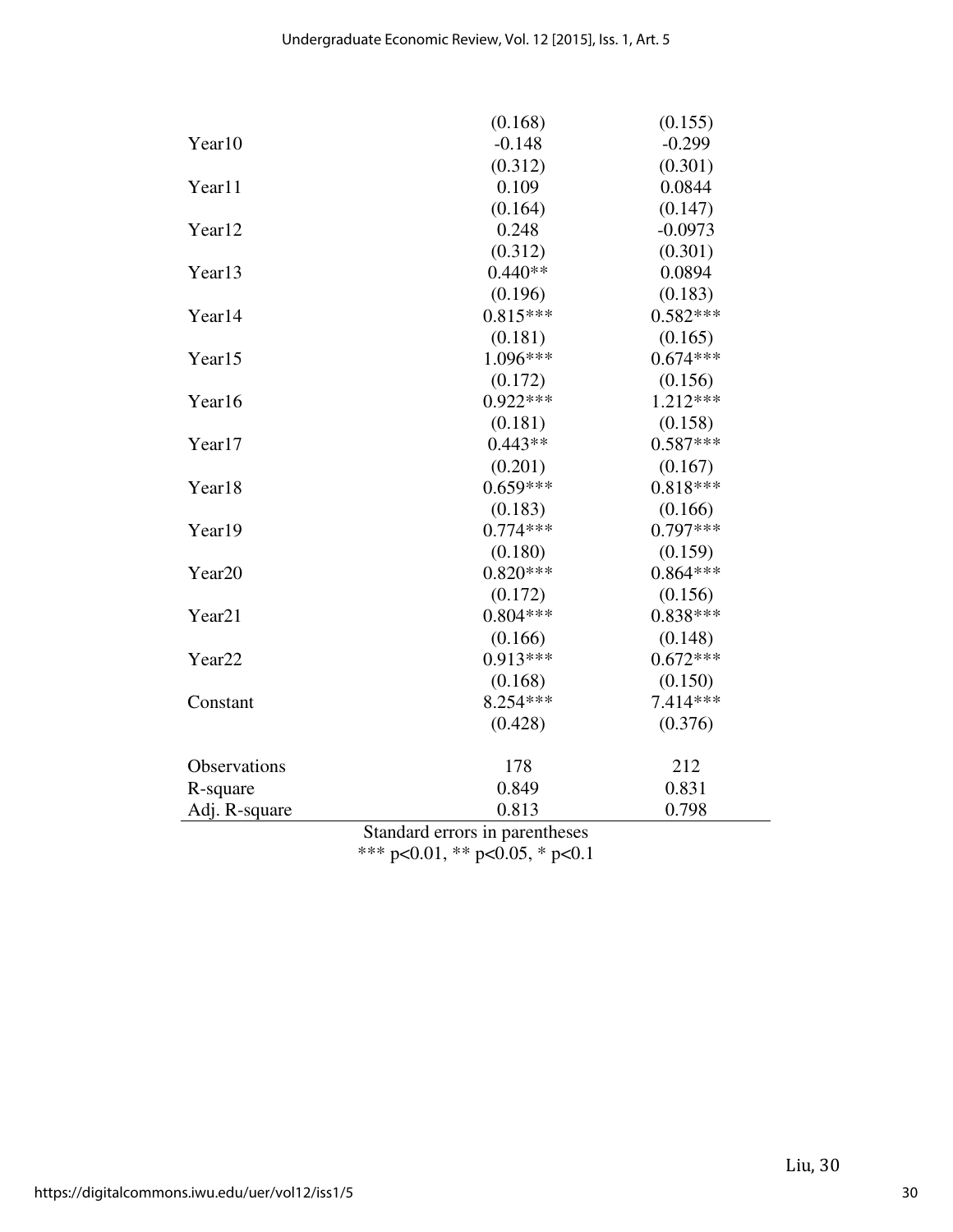# **Table 5: Results, Equation 4**

|                                | (1)             |  |
|--------------------------------|-----------------|--|
| VARIABLES                      | ln(PriceHammer) |  |
|                                |                 |  |
| In(AverageEstimate)            | $0.869***$      |  |
|                                | (0.0394)        |  |
| Constant                       | $1.377***$      |  |
|                                | (0.387)         |  |
| Observations                   | 178             |  |
| R-square                       | 0.735           |  |
| Adj. R-square                  | 0.733           |  |
| Standard errors in parentheses |                 |  |

\*\*\* p<0.01, \*\* p<0.05, \* p<0.1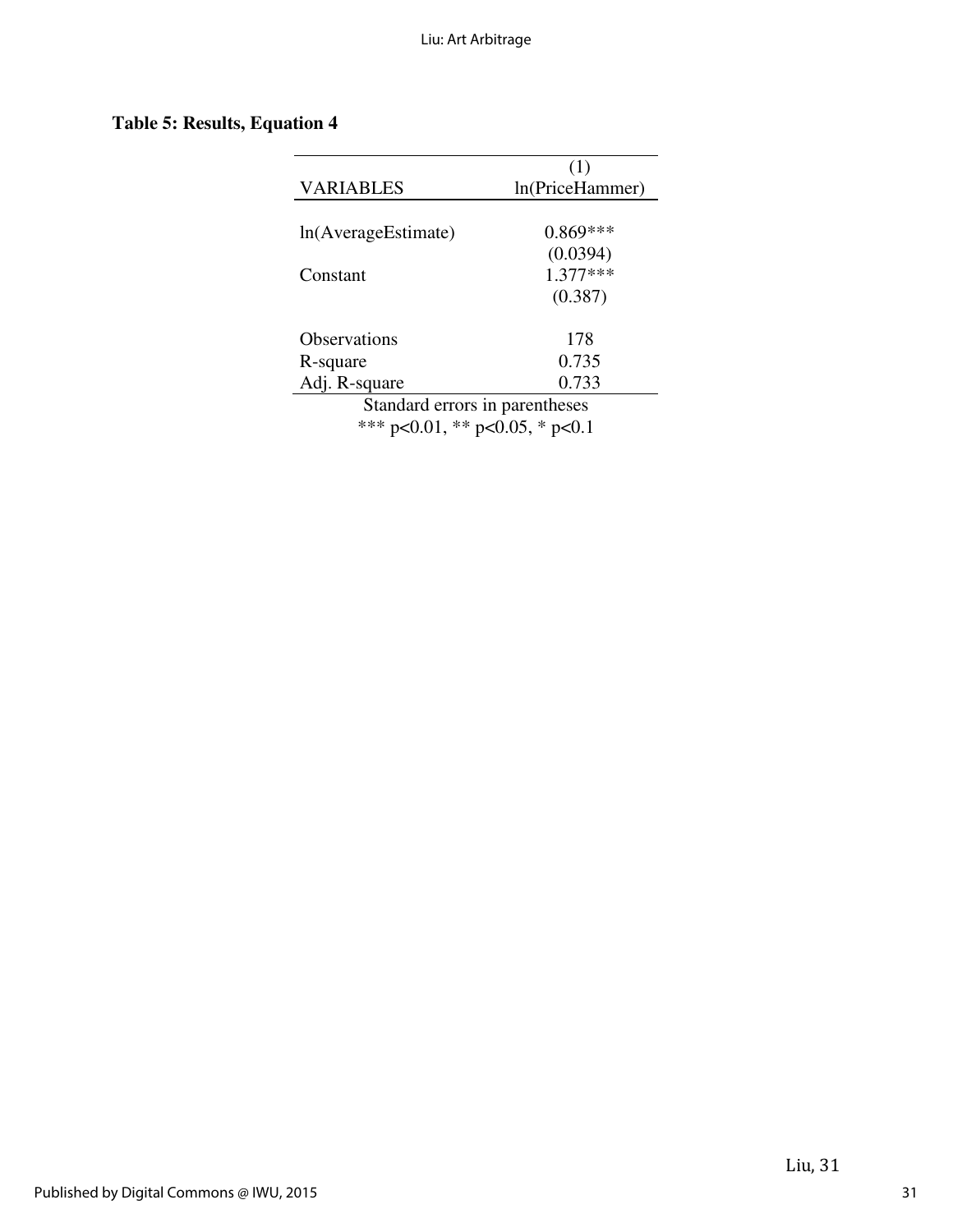**Chart 1: Total Auction Gross by Artist 26**



<sup>&</sup>lt;sup>26</sup> Salmon, Felix. "Art Market Chart of the Day, Auction Gross Edition." *Reuters*. Reuters, 16 Dec. 2013. Web.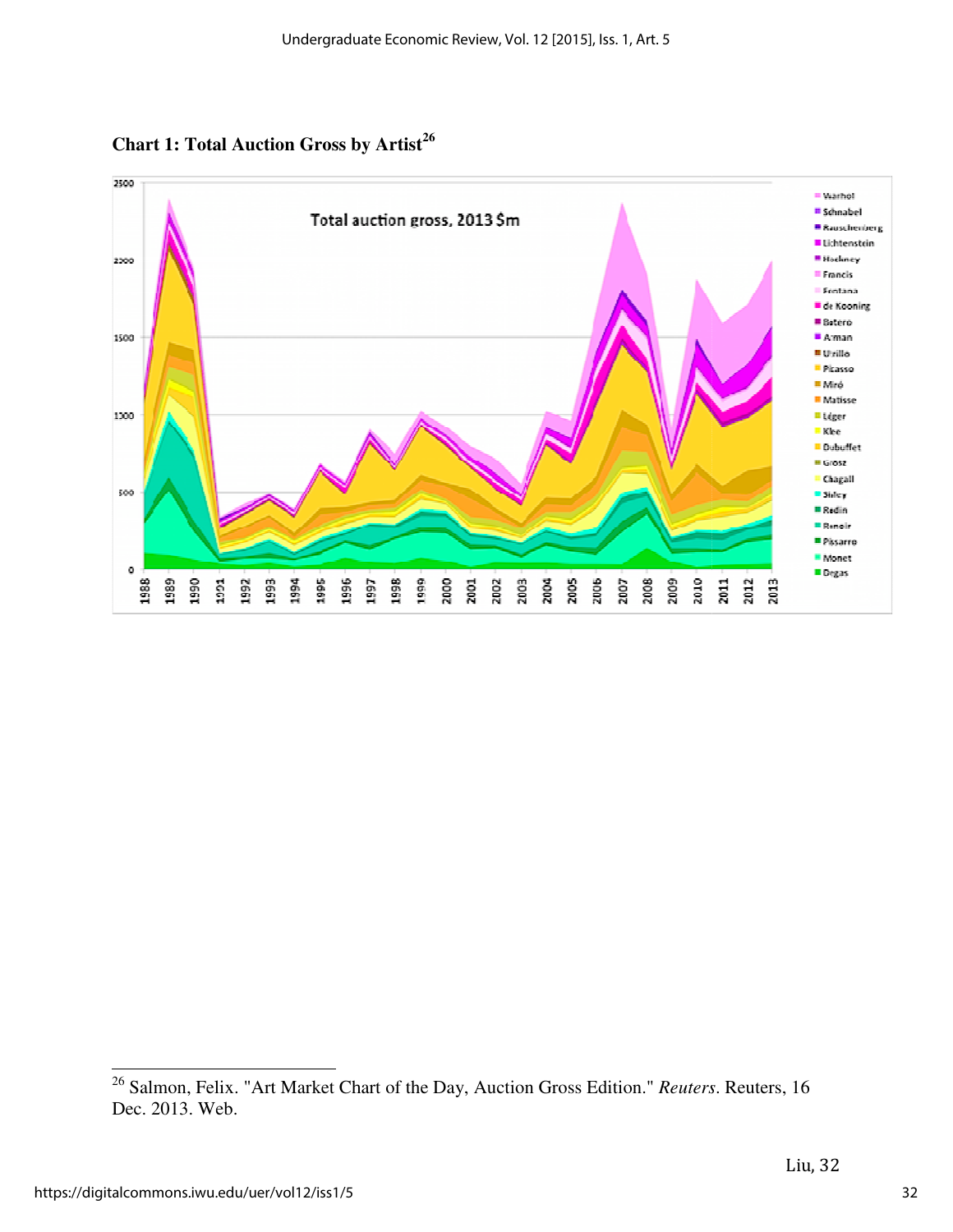### **Works Cited**

- Ashenfelter, Orley. "How Auctions Work for Wine and Art." *The Journal of Economic Perspectives* (1989): 23-36.
- Ashenfelter, Orley, and David Genesove. *Testing for price anomalies in real estate auctions*. No. w4036. National Bureau of Economic Research, 1992.
- Ashenfelter, Orley, and Kathryn Graddy. "Auctions and the Price of Art." *Journal of Economic Literature* 41.3 (2003): 763-86. Web.
- Ashenfelter, Orley, and Kathryn Graddy. "Sale Rates and Price Movements in Art Auctions." *American Economic Review* 101.3 (2011): 212-16. Web.
- Beggs, Alan, and Kathryn Graddy. "Declining Values and the Afternoon Effect: Evidence from Art Auctions." *The RAND Journal of Economics* 28.3 (1997): 544. Web.
- Benjamin, John, and Peter T. Chinloy. "Pricing, exposure and residential listing strategies." *Journal of Real Estate Research* 20.1 (2000): 61-74.
- Biey, Marilena Locatelli, and Roberto Zanola. "The Market for Picasso Prints: A Hybrid Model Approach." *Journal of Cultural Economics* 29.2 (2005): 127-36. Web.
- Bauwens, Luc, and Victor Ginsburgh. "Art Experts and Auctions: Are Pre-sale Estimates Unbiased and Fully Informative?" *Louvain Economic Review* 66.2 (2000): 131-44. Web.
- Chanel, Olivier, Louis André Gérard-Varet, and Victor Ginsburgh. "The Relevance of Hedonic Price Indices." *Journal of Cultural Economics* 20.1 (1996): 1-24. Web.
- "Christie's and Sotheby's: What an Art." The Economist. The Economist Newspaper, 05 Aug. 2004. Web. 31 Jan. 2014.
- "Ex-Sotheby's Boss Convicted." *CNN*. Cable News Network, 5 Dec. 2001. Web. 31 Jan. 2014.
- Goetzmann, William N. "Accounting for taste: Art and the financial markets over three centuries." The American Economic Review (1993): 1370-1376.
- "Guide to Buying & Bidding." Christie's, n.d. Web.
- Higgs, Helen, and Andrew Worthington. "Financial Returns and Price Determinants in the Australian Art Market, 1973-2003." *Economic Record* 81.253 (2005): 113-23. Web.
- Horowitz, Noah. Art of the Deal: Contemporary Art in a Global Financial Market. Princeton, NJ: Princeton UP, 2011. Print.